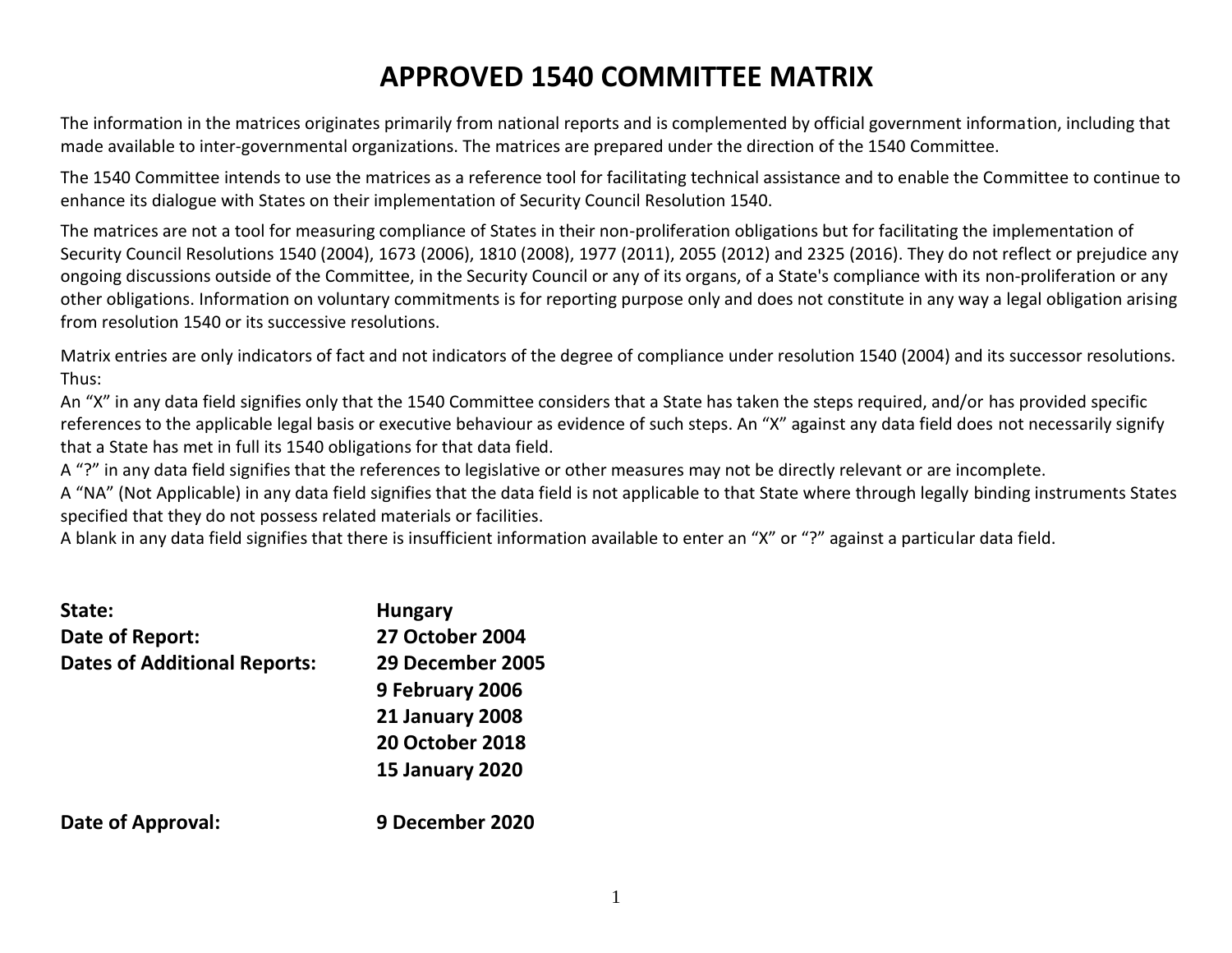### **I. OP 1 and related matters from OP 5, OP 8 (a), (b), (c) and OP10**

|                | <b>Adherence to legally binding</b><br>instruments, membership of<br>organisations, participation<br>in arrangements and<br>statements made. | Relevant information (i.e. signing, deposit of instrument of accession, ratification, etc) |  |  |  |  |  |  |  |  |
|----------------|----------------------------------------------------------------------------------------------------------------------------------------------|--------------------------------------------------------------------------------------------|--|--|--|--|--|--|--|--|
| 1              | Nuclear Non-<br><b>Proliferation Treaty</b><br>(NPT)                                                                                         | Deposit 27 May 1969                                                                        |  |  |  |  |  |  |  |  |
| $\overline{2}$ | Nuclear Weapons Free<br>Zone/ Protocol(s)                                                                                                    |                                                                                            |  |  |  |  |  |  |  |  |
| 3              | International<br>Convention for the<br>Suppression of Acts of<br><b>Nuclear Terrorism</b>                                                    | Deposit 12 April 2007                                                                      |  |  |  |  |  |  |  |  |
| 4              | Convention on Physical<br>Protection of Nuclear<br>Material (CPPNM)                                                                          | Deposit 4 May 1984                                                                         |  |  |  |  |  |  |  |  |
| 5              | 2005 Amendment to the<br><b>CPPNM</b>                                                                                                        | Deposit 4 December 2008                                                                    |  |  |  |  |  |  |  |  |
| 6              | Comprehensive Nuclear-<br>Test-Ban Treaty (CTBT)<br>(not in force)                                                                           | Deposit 13 July 1999                                                                       |  |  |  |  |  |  |  |  |
| $\overline{7}$ | Chemical Weapons<br>Convention (CWC)                                                                                                         | Deposit 31 October 1996                                                                    |  |  |  |  |  |  |  |  |
| 8              | <b>Biological Weapons</b><br>Convention (BWC)                                                                                                | Deposit 27 December 1972                                                                   |  |  |  |  |  |  |  |  |
| 9              | Geneva Protocol of 1925                                                                                                                      | Deposit 27 August 1952                                                                     |  |  |  |  |  |  |  |  |
| 10             | 1997 International<br>Convention for the<br>Suppression of Terrorist<br>Bombings                                                             | Deposit 13 November 2001                                                                   |  |  |  |  |  |  |  |  |
| 11             | 1999 International<br>Convention for the<br>Suppression of the<br>Financing of Terrorism                                                     | Deposit 14 October 2002                                                                    |  |  |  |  |  |  |  |  |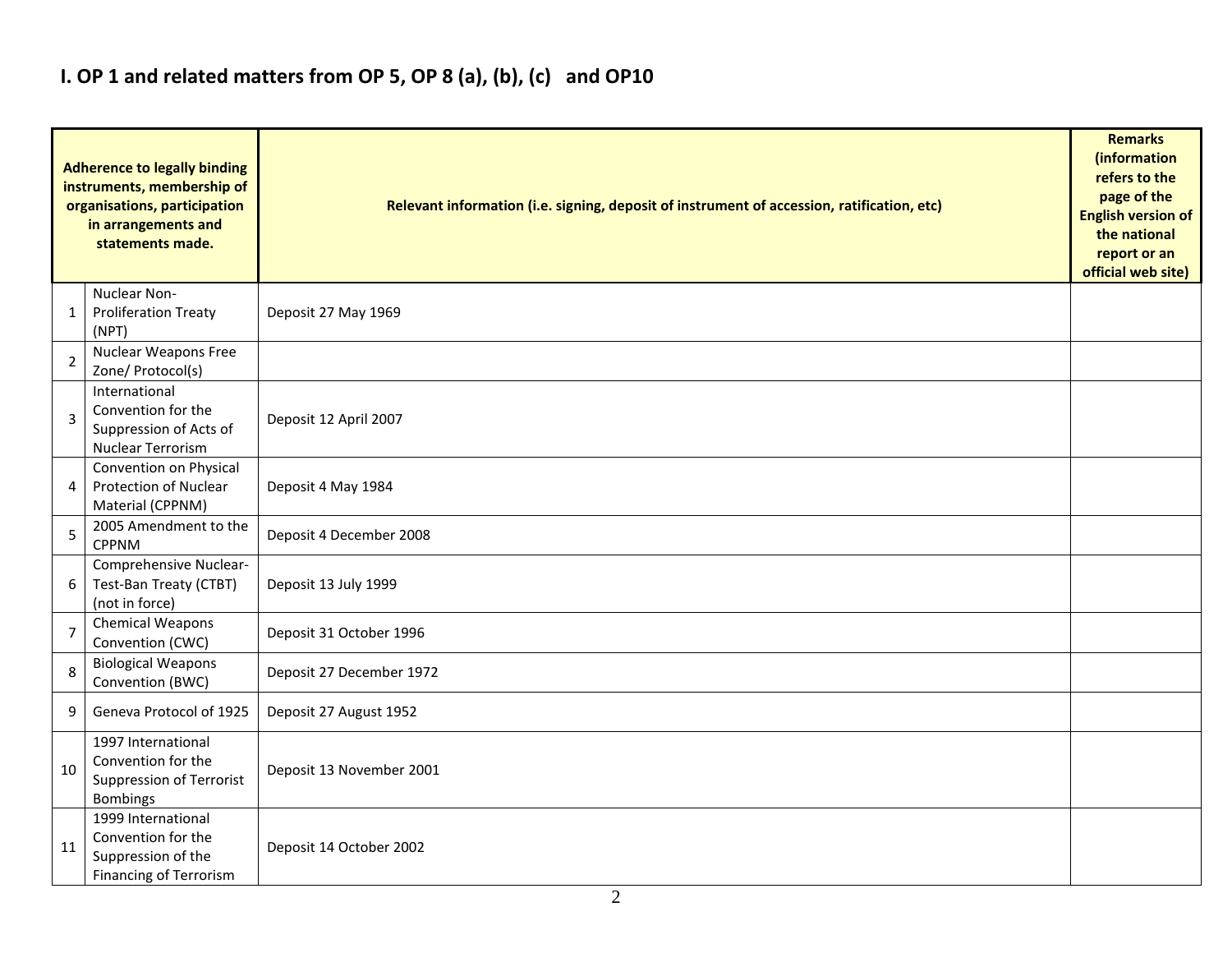|    | 2005 Protocol to the                         |                                                                                                                 |  |  |  |  |  |  |  |
|----|----------------------------------------------|-----------------------------------------------------------------------------------------------------------------|--|--|--|--|--|--|--|
|    | Convention for the                           |                                                                                                                 |  |  |  |  |  |  |  |
| 12 | suppression of unlawful                      |                                                                                                                 |  |  |  |  |  |  |  |
|    | acts against the safety of                   |                                                                                                                 |  |  |  |  |  |  |  |
|    | maritime navigation                          |                                                                                                                 |  |  |  |  |  |  |  |
|    | 2005 Protocol to the                         |                                                                                                                 |  |  |  |  |  |  |  |
|    | Protocol for the                             |                                                                                                                 |  |  |  |  |  |  |  |
| 13 | suppression of unlawful                      |                                                                                                                 |  |  |  |  |  |  |  |
|    | acts against the safety of                   |                                                                                                                 |  |  |  |  |  |  |  |
|    | fixed platforms located                      |                                                                                                                 |  |  |  |  |  |  |  |
|    | on the continental shelf                     |                                                                                                                 |  |  |  |  |  |  |  |
|    | 2010 Convention on the                       |                                                                                                                 |  |  |  |  |  |  |  |
|    | Suppression of Unlawful                      |                                                                                                                 |  |  |  |  |  |  |  |
| 14 | Acts Relating to                             |                                                                                                                 |  |  |  |  |  |  |  |
|    | <b>International Civil</b>                   |                                                                                                                 |  |  |  |  |  |  |  |
|    | Aviation                                     |                                                                                                                 |  |  |  |  |  |  |  |
|    | Other relevant regional                      |                                                                                                                 |  |  |  |  |  |  |  |
| 15 | legally binding                              | <b>EURATOM Treaty</b>                                                                                           |  |  |  |  |  |  |  |
|    | instruments                                  |                                                                                                                 |  |  |  |  |  |  |  |
| 16 | <b>International Atomic</b>                  | Since 8 August 1957                                                                                             |  |  |  |  |  |  |  |
|    | Energy Agency (IAEA)                         |                                                                                                                 |  |  |  |  |  |  |  |
|    |                                              | 1. Nuclear Suppliers Group (NSG)                                                                                |  |  |  |  |  |  |  |
|    |                                              | 2. Missile Technology Control Regime (MTCR)                                                                     |  |  |  |  |  |  |  |
|    |                                              | 3. Zangger Committee (ZC)                                                                                       |  |  |  |  |  |  |  |
| 17 | Directly relevant                            | 4. Australia Group (AG)                                                                                         |  |  |  |  |  |  |  |
|    | Arrangements                                 | 5. Wassenaar Arrangement (WA)                                                                                   |  |  |  |  |  |  |  |
|    |                                              | 6. Global Initiative to Combat Nuclear Terrorism (GICNT)                                                        |  |  |  |  |  |  |  |
|    |                                              | 7. Proliferation Security Initiative (PSI)                                                                      |  |  |  |  |  |  |  |
|    |                                              |                                                                                                                 |  |  |  |  |  |  |  |
|    | Statement on non-                            |                                                                                                                 |  |  |  |  |  |  |  |
| 18 | provision of WMD and<br>related materials to | State reports that it does not provide any form of support to non-State actors.                                 |  |  |  |  |  |  |  |
|    | non-State actors                             |                                                                                                                 |  |  |  |  |  |  |  |
|    |                                              | Organization for Security and Co-operation in Europe (OSCE)                                                     |  |  |  |  |  |  |  |
|    |                                              | European Union (EU)                                                                                             |  |  |  |  |  |  |  |
|    |                                              | Council of Europe Committee of Experts on the Evaluation of Anti-Money Laundering Measures and the Financing of |  |  |  |  |  |  |  |
|    | Membership in relevant                       | Terrorism (MONEYVAL)                                                                                            |  |  |  |  |  |  |  |
|    | international, regional                      | International Criminal Police Organization (INTERPOL)                                                           |  |  |  |  |  |  |  |
| 19 | or sub-regional                              | World Health Organization (WHO)                                                                                 |  |  |  |  |  |  |  |
|    | organisations                                | World Organisation for Animal Health (OIE)                                                                      |  |  |  |  |  |  |  |
|    |                                              | World Customs Organization (WCO), and signed WCO SAFE Framework of Standards                                    |  |  |  |  |  |  |  |
|    |                                              | <b>Egmont Group</b>                                                                                             |  |  |  |  |  |  |  |
|    |                                              |                                                                                                                 |  |  |  |  |  |  |  |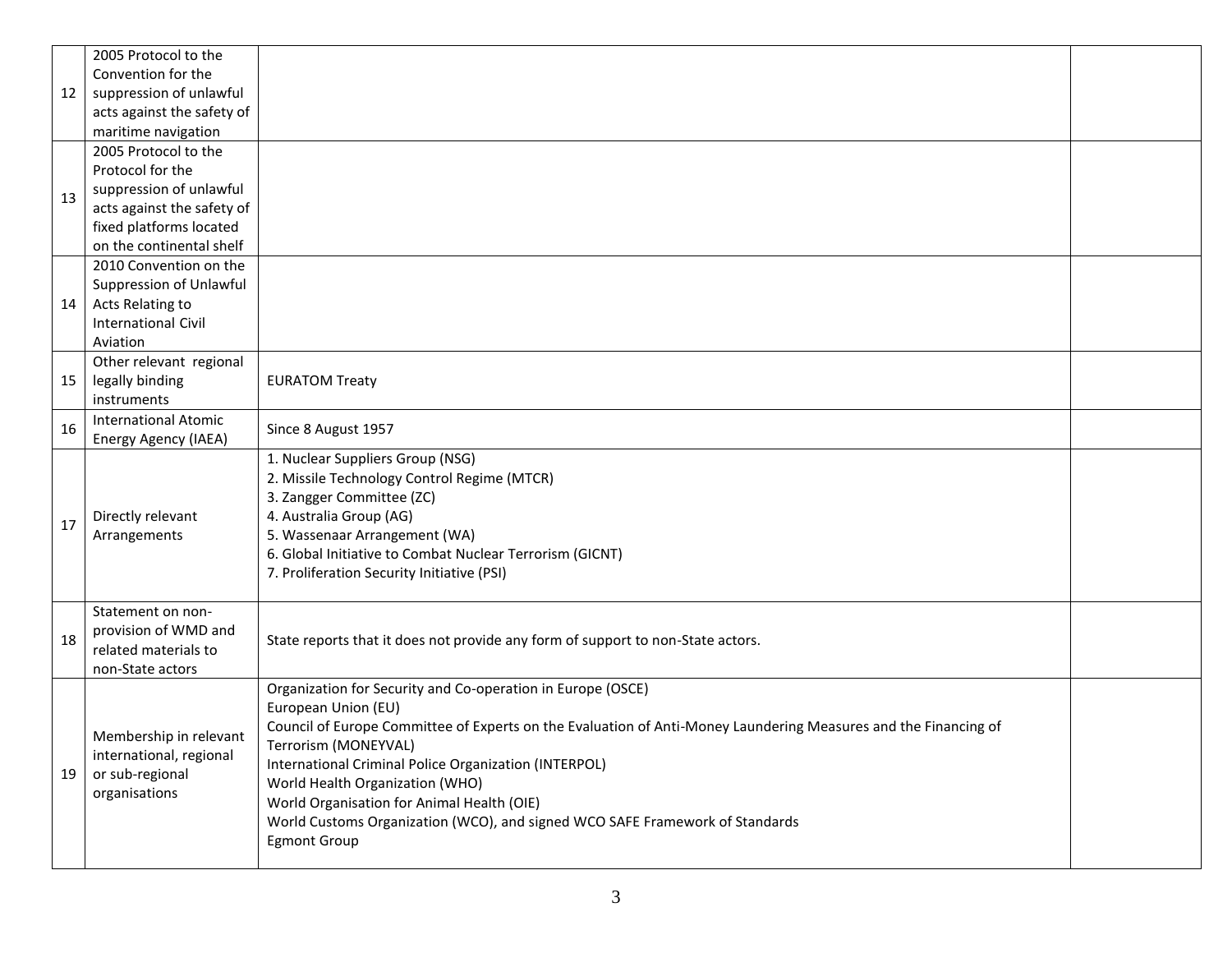#### **II. OP 2 - Nuclear Weapons (NW), Chemical Weapons (CW) and Biological Weapons (BW)**

|                | <b>National legislation which</b><br>prohibits persons or entities     |        |                       |                               | <b>National legal framework</b>                                                                                                                                                                                                                                                     |                |                            |                   | <b>Enforcement and civil/criminal penalties</b>                                                                                                                                                                                                                         |                |
|----------------|------------------------------------------------------------------------|--------|-----------------------|-------------------------------|-------------------------------------------------------------------------------------------------------------------------------------------------------------------------------------------------------------------------------------------------------------------------------------|----------------|----------------------------|-------------------|-------------------------------------------------------------------------------------------------------------------------------------------------------------------------------------------------------------------------------------------------------------------------|----------------|
|                | to engage in one of the<br>following activities and its<br>enforcement | N<br>W | $X$ ?<br>$\mathbf{C}$ | $\, {\bf B} \,$<br><b>W</b> W | Source document of national implementation<br>law                                                                                                                                                                                                                                   | N<br>W         | $X$ ?<br>$\mathbf{C}$<br>W | $\mathbf{B}$<br>W | <b>Source document</b>                                                                                                                                                                                                                                                  | <b>Remarks</b> |
| 1              | manufacture                                                            | X      | X                     | $\mathsf{X}$                  | NW:<br>1. The Fundamental Law of Hungary, Art. Q (2)<br>(3)<br>2. Law Decree 12/1970 on NPT<br>CW:<br>1. The Fundamental Law of Hungary, Art. Q (2)<br>(3)<br>2. Act CIV/1997 on CWC<br>BW:<br>1. The Fundamental Law of Hungary, Art. Q (2)<br>(3)<br>2. Law Decree 11/1975 on BWC | X              | X                          | $\mathsf{X}$      | NW/CW/BW:<br>Penal Code (Act C of 2012), Sections 314<br>(Criminal offenses with weapons prohibited by<br>international convention), 326 (Crimes with<br>Weapons Prohibited by International<br>Convention) and 329 (Criminal Misuse of<br>Military Items and Services) |                |
| $\overline{2}$ | acquire                                                                | X      | X                     | $\mathsf{X}$                  | NW:<br>1. The Fundamental Law of Hungary, Art. Q (2)<br>(3)<br>2. Law Decree 12/1970 on NPT<br>CW:<br>1. The Fundamental Law Hungary, Art. Q (2) (3)<br>2. Act CIV/1997 on CWC<br>BW:<br>1. The Fundamental Law of Hungary, Art. Q (2)<br>(3)<br>2. Law Decree 11/1975 on BWC       | X              | $\mathsf{X}$               | $\mathsf{x}$      | NW/CW/BW:<br>Penal Code (Act C of 2012), Sections 314, 326<br>and 329                                                                                                                                                                                                   |                |
| 3              | possess                                                                | ?      | X                     | $\boldsymbol{\mathsf{X}}$     | NW:<br>1. The Fundamental Law of Hungary, Art. Q (2)<br>(3)<br>2. Law Decree 12/1970 on NPT                                                                                                                                                                                         | $\overline{?}$ | X                          | $\mathsf{x}$      | NW/CW/BW:<br>Penal Code (Act C of 2012), Sections 314, 326<br>and 329                                                                                                                                                                                                   |                |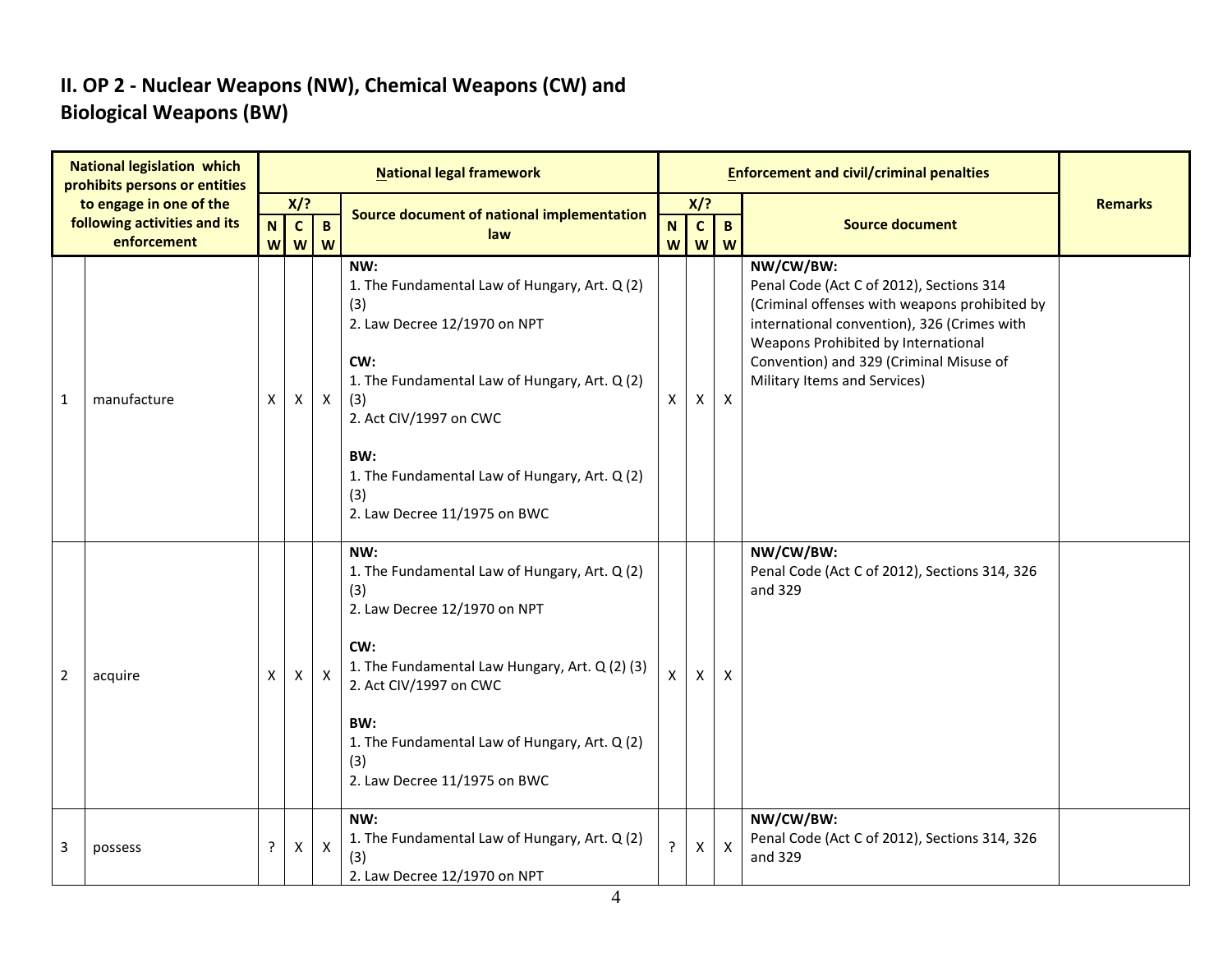|   |           |   |   |              | CW:<br>1. The Fundamental Law Hungary, Art. Q (2) (3)<br>2. Act CIV/1997 on CWC<br>BW:<br>1. The Fundamental Law of Hungary, Art. Q (2)<br>(3)<br>2. Law Decree 11/1975 on BWC                                                                                                                             |   |              |                           |                                                                                                                         |  |
|---|-----------|---|---|--------------|------------------------------------------------------------------------------------------------------------------------------------------------------------------------------------------------------------------------------------------------------------------------------------------------------------|---|--------------|---------------------------|-------------------------------------------------------------------------------------------------------------------------|--|
| 4 | develop   | X | X | $\mathsf{X}$ | NW:<br>1. The Fundamental Law of Hungary, Art. Q (2)<br>(3)<br>2. Law Decree 12/1970 on NPT<br>CW:<br>1. The Fundamental Law of Hungary, Art. Q (2)<br>(3)<br>2. Act CIV/1997 on CWC<br>BW:<br>1. The Fundamental Law of Hungary, Art. Q (2)<br>(3)<br>2. Law Decree 11/1975 on BWC                        | X | X            | X                         | NW/CW/BW:<br>Penal Code (Act C of 2012), Sections 314, 326<br>and 329                                                   |  |
| 5 | transport | X | X | X            | NW/CW/BW:<br>Penal Code, (Act C of 2012), Sections 314, 326,<br>329                                                                                                                                                                                                                                        | ? | $\mathsf{X}$ | $\boldsymbol{\mathsf{X}}$ | NW/CW/BW:<br>Penal Code (Act C of 2012), Sections 314, 326<br>and 329                                                   |  |
| 6 | transfer  |   |   |              | NW:<br>1. The Fundamental Law of Hungary, Art. Q (2)<br>(3)<br>2. Law Decree 12/1970 on NPT<br>CW:<br>1. The Fundamental Law of Hungary, Art. Q (2)<br>$X \mid X \mid X \mid (3)$<br>2. Act CIV/1997 on CWC<br>BW:<br>1. The Fundamental Law of Hungary, Art. Q (2)<br>(3)<br>2. Law Decree 11/1975 on BWC | X | $X$ $X$      |                           | NW/CW/BW:<br>Penal Code (Act C of 2012), Sections 314, 326<br>and 329<br>CW:<br>Penal Code (Act C of 2012), Section 330 |  |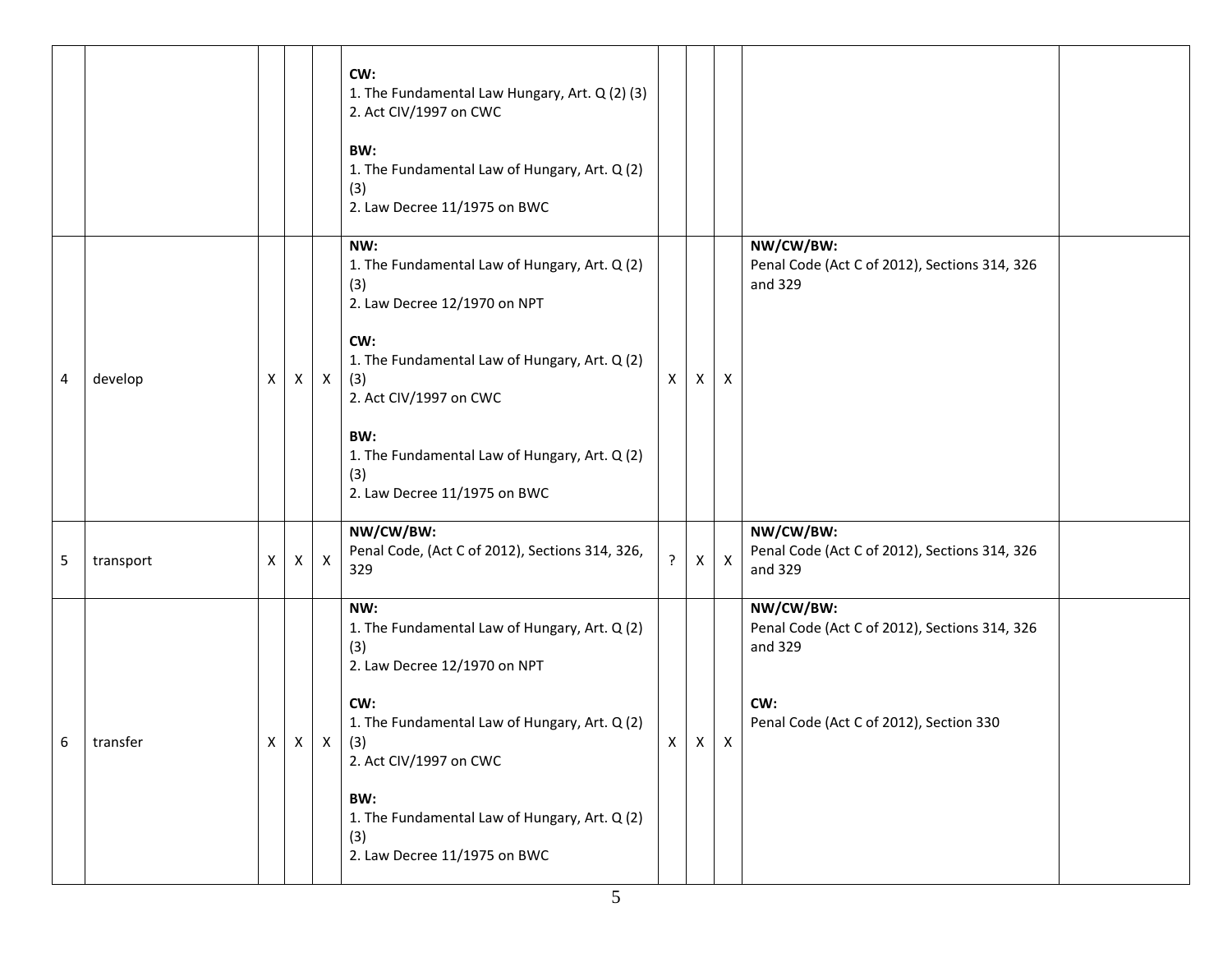|                |                                                                    |   |                    |                           | NW/CW/BW:<br>Penal Code (Act C of 2012), Section 326                                                                                                                                 |   |              |                           | NW/CW/BW:<br>Penal Code (Act C of 2012), Sections 155 (Use<br>of Weapons Prohibited by International<br>Convention), 314, 326 and 329                                |  |
|----------------|--------------------------------------------------------------------|---|--------------------|---------------------------|--------------------------------------------------------------------------------------------------------------------------------------------------------------------------------------|---|--------------|---------------------------|----------------------------------------------------------------------------------------------------------------------------------------------------------------------|--|
| $\overline{7}$ | use                                                                | X | $\mathsf{X}$       | $\mathsf{X}$              | CW:<br>1. The Fundamental Law of Hungary, Art. Q (2)<br>(3)<br>2. Act CIV/1997 on CWC                                                                                                | X | X            | $\mathsf{X}$              |                                                                                                                                                                      |  |
|                |                                                                    |   |                    |                           | BW:<br>1. The Fundamental Law of Hungary, Art. Q (2)<br>(3)<br>2. Law Decree 11/1975 on BWC                                                                                          |   |              |                           |                                                                                                                                                                      |  |
| 8              | attempt to engage in<br>abovementioned<br>activities               | X | $\pmb{\mathsf{X}}$ | $\mathsf{X}$              | NW/CW/BW:<br>Penal Code (Act C of 2012), Section 10                                                                                                                                  | Х | $\mathsf{X}$ | $\mathsf{X}$              | NW/CW/BW:<br>Penal Code (Act C of 2012), Section 10<br>(The sentence applicable to a completed<br>criminal act shall also apply to attempt)                          |  |
| 9              | participate as an<br>accomplice in<br>abovementioned<br>activities | X | X                  | Χ                         | NW/CW/BW:<br>Penal Code (Act C of 2012), Sections 12, 14,<br>326 and 329                                                                                                             | Х | X            | $\boldsymbol{\mathsf{X}}$ | NW/CW/BW:<br>Penal Code (Act C of 2012), Sections 12, 14<br>(The penalties applicable to parties to a crime<br>shall also apply to accomplices), 314, 326 and<br>329 |  |
|                | assist in                                                          |   |                    |                           | NW/CW/BW:<br>Penal Code (Act C of 2012), Sections 326 and<br>329<br>NW:<br>1. The Fundamental Law of Hungary, Art. Q (2)<br>(3)<br>2. Law Decree 12/1970 on NPT                      |   |              |                           | NW/CW/BW:<br>Penal Code (Act C of 2012), Sections 326 and<br>329                                                                                                     |  |
| 10             | abovementioned<br>activities                                       | X | X                  | $\boldsymbol{\mathsf{X}}$ | CW:<br>1. The Fundamental Law of Hungary, Art. Q (2)<br>(3)<br>2. Act CIV/1997 on CWC<br>BW:<br>1. The Fundamental Law of Hungary, Art. Q (2)<br>(3)<br>2. Law Decree 11/1975 on BWC | X | X            | X                         |                                                                                                                                                                      |  |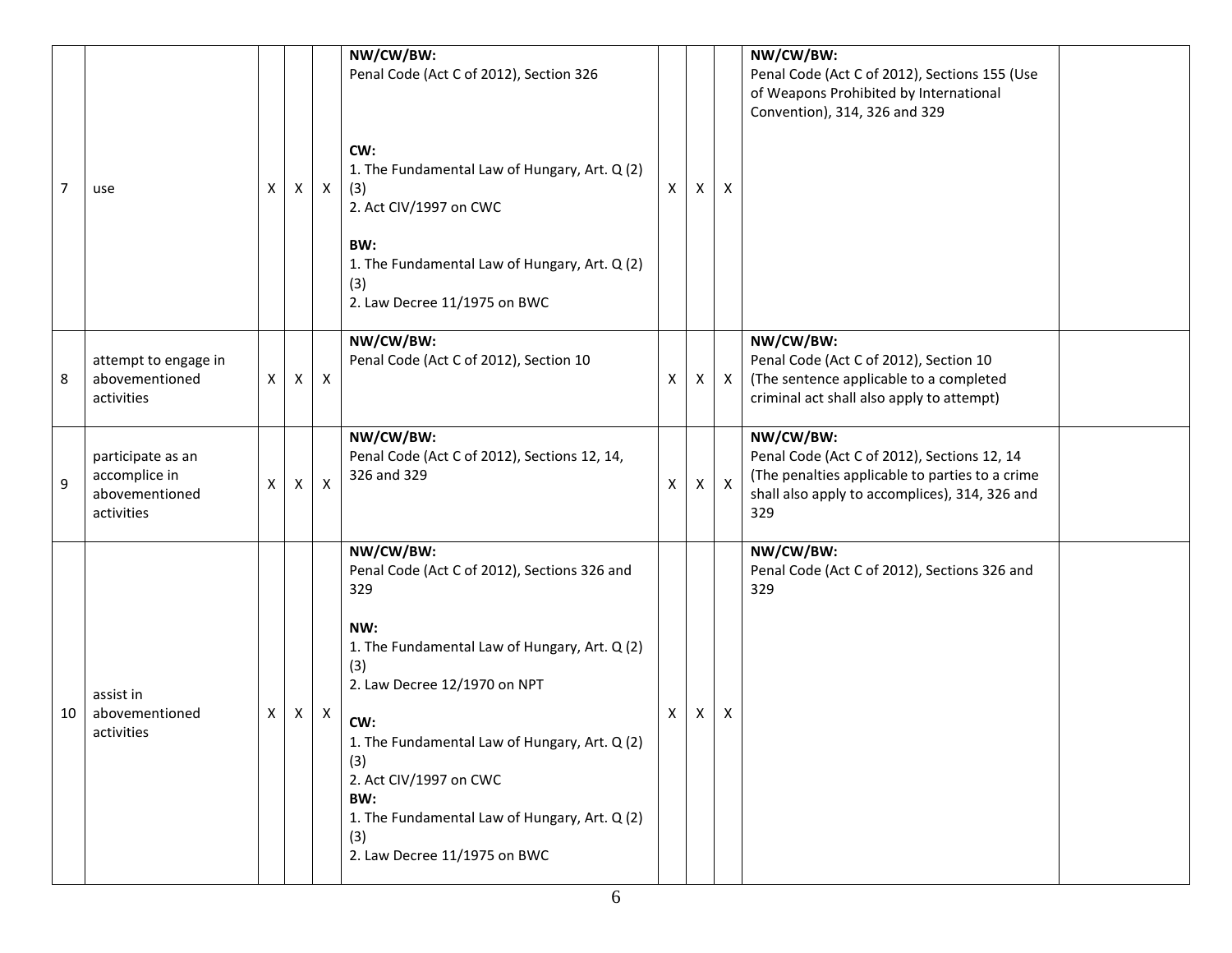| 11 | finance<br>abovementioned<br>activities                                   | X            | $\pmb{\mathsf{X}}$ | $\mathsf{X}$ | NW/CW/BW:<br>Act LII of 2017 on the implementation of<br>financial and asset restraint measures imposed<br>by the European Union and the UN Security<br>Council<br>NW:<br>1. The Fundamental Law of Hungary, Art. Q (2)<br>(3)<br>2. Law Decree 12/1970 on NPT<br>3. Government Resolution n. 2336/2001<br>ratifying the International Convention for the<br>Suppression of Financing of Terrorism<br>CW/BW:<br>1. The Fundamental Law of Hungary, Art. Q (2)<br>(3)<br>2. Government Resolution n. 2336/2001<br>ratifying the International Convention for the<br>Suppression of Financing of Terrorism -<br>terrorist intent | X        | X | X | NW/CW/BW:<br>Penal Code (Act C of 2012), Sections 74 (to<br>finance the means used for the commission of<br>a crime) and 318 (terrorist financing) |  |
|----|---------------------------------------------------------------------------|--------------|--------------------|--------------|--------------------------------------------------------------------------------------------------------------------------------------------------------------------------------------------------------------------------------------------------------------------------------------------------------------------------------------------------------------------------------------------------------------------------------------------------------------------------------------------------------------------------------------------------------------------------------------------------------------------------------|----------|---|---|----------------------------------------------------------------------------------------------------------------------------------------------------|--|
| 12 | abovementioned<br>activities related to<br>means of delivery <sup>1</sup> | $\mathsf{X}$ | $\mathsf{X}$       | X            | NW/CW/BW:<br>Penal Code (Act C of 2012), Section 326<br>NW:<br>Law Decree 12/1970 on NPT<br>CW:<br>1. The Fundamental Law of Hungary, Art. Q (2)<br>(3)<br>2. Act CIV/1997 on CWC<br>BW:<br>1. The Fundamental Law of Hungary, Art. Q (2)<br>(3)<br>2. Law Decree 11/1975 on BWC                                                                                                                                                                                                                                                                                                                                               | $\times$ | X | X | NW/CW/BW:<br>Penal Code (Act C of 2012), Sections 314, 326<br>and 329                                                                              |  |

1. Means of delivery: missiles, rockets and other unmanned systems capable of delivering nuclear, chemical, or biological weapons that are specially designed for such use.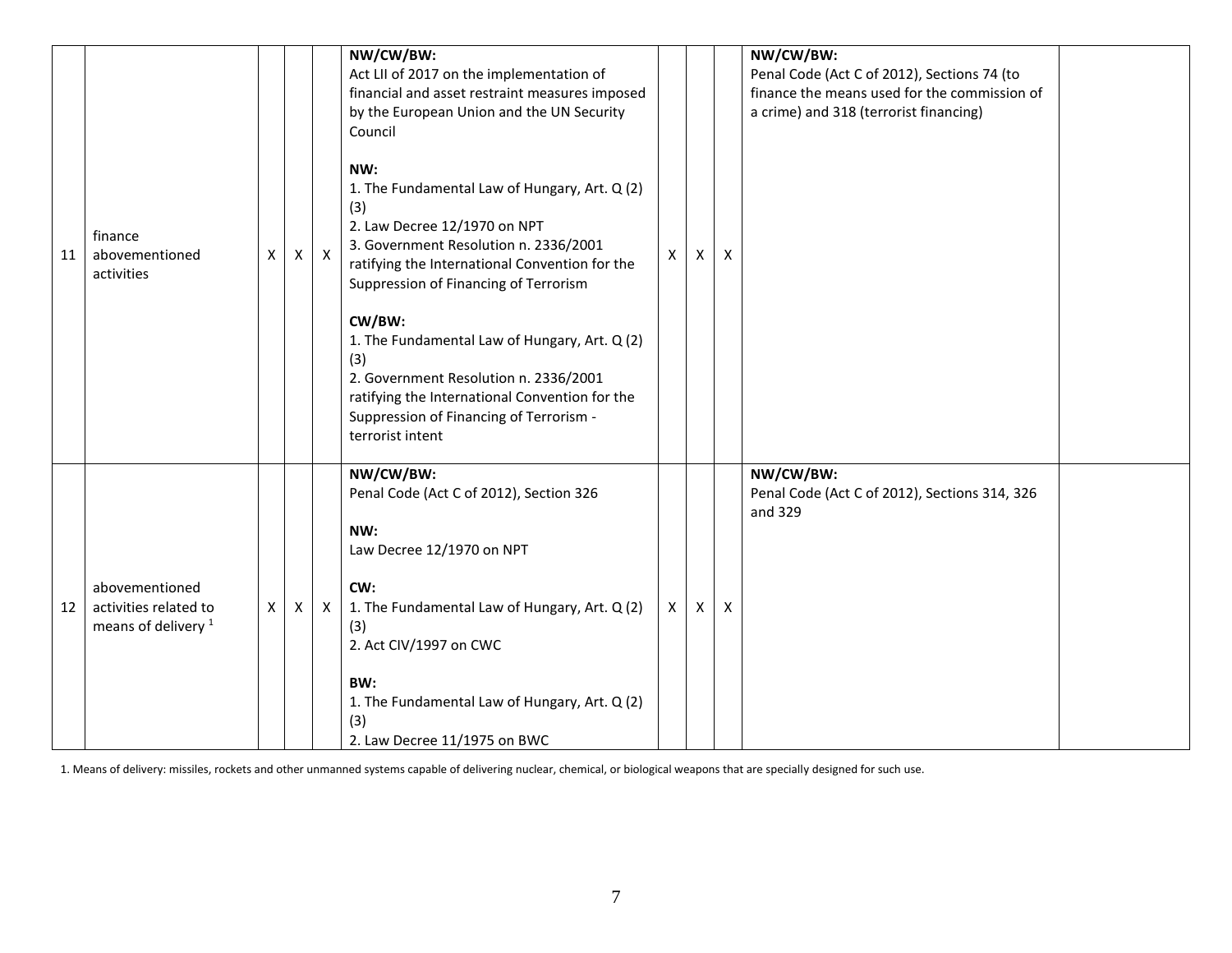#### **III. OP 3 (a) and (b) - Account for/Secure/Physically protect NW, CW and BW, including Related Materials <sup>2</sup>**

|              | <b>Measures to establish</b><br>domestic controls to prevent                                                  |                |                            |                      | <b>National legal and/or regulatory framework</b>                                                                                                                                                                                                                                                                                                                                                                                                                                                                                                                                               |        |                                   |              | <b>Enforcement and civil/criminal penalties</b>                                                                                                                                                                                                                                                                                                                                                                                                                                                                                                                                                                                                                                                                                                                                                                                                                                                                                                                                                                                                                                                                                                                                                                                          |                |
|--------------|---------------------------------------------------------------------------------------------------------------|----------------|----------------------------|----------------------|-------------------------------------------------------------------------------------------------------------------------------------------------------------------------------------------------------------------------------------------------------------------------------------------------------------------------------------------------------------------------------------------------------------------------------------------------------------------------------------------------------------------------------------------------------------------------------------------------|--------|-----------------------------------|--------------|------------------------------------------------------------------------------------------------------------------------------------------------------------------------------------------------------------------------------------------------------------------------------------------------------------------------------------------------------------------------------------------------------------------------------------------------------------------------------------------------------------------------------------------------------------------------------------------------------------------------------------------------------------------------------------------------------------------------------------------------------------------------------------------------------------------------------------------------------------------------------------------------------------------------------------------------------------------------------------------------------------------------------------------------------------------------------------------------------------------------------------------------------------------------------------------------------------------------------------------|----------------|
|              | the proliferation of NW, CW,<br><b>BW, and their means of</b><br>delivery; controls over<br>related materials | ${\sf N}$<br>W | $X$ /?<br>$\mathbf c$<br>W | $\, {\bf B} \,$<br>W | <b>Source document</b>                                                                                                                                                                                                                                                                                                                                                                                                                                                                                                                                                                          | N<br>W | $X$ ?<br>$\mathsf{C}$<br><b>W</b> | B<br>W       | <b>Source document</b>                                                                                                                                                                                                                                                                                                                                                                                                                                                                                                                                                                                                                                                                                                                                                                                                                                                                                                                                                                                                                                                                                                                                                                                                                   | <b>Remarks</b> |
| $\mathbf{1}$ | Measures to account for<br>production                                                                         | X              | $\mathsf{x}$               | $\mathsf{X}$         | NW:<br>1. Act CXVI of 1996 on Atomic Energy, as<br>amended, Section 16 ((1) Central records shall<br>be kept on nuclear materials, radioactive<br>materials and preparations, including<br>radioactive waste as well, and the data of such<br>records can be used also for statistical<br>purposes.<br>(2) The rules on keeping records of nuclear<br>materials, radioactive materials, and<br>preparations are laid down in separate legal<br>regulations.<br>(3) In addition to the central records, own<br>accounting and operating records<br>(documentation) shall be kept by all users of | X      | X                                 | $\mathsf{X}$ | NW/CW/BW:<br>Penal Code (Act C of 2012), Sections 73 (criminal<br>offenses with dual-use items or violation of legal<br>liabilities relating to the keeping of dangerous<br>goods) and 250 (Any person who, without<br>notification or by exceeding the scope of the<br>authorization: a) produces, stores, disposes or<br>transports hazardous radioactive substances, b)<br>acquires, possesses, manages,<br>distributes,<br>processes or otherwise uses hazardous<br>radioactive substances, or transfers such to an<br>unauthorized person, treats, imports or exports<br>such materials or transports them in transit<br>through the territory of the country, is guilty of a<br>felony punishable by imprisonment between one<br>to five years)<br>NW:<br>Governmental Decree 112/2011. (VII. 4.) on<br>HAEA's scope of authority in relation to<br>European Union obligations and international<br>obligations in connection with atomic energy, on<br>the designation of co-authorities contributing to<br>the regulatory proceeding of the HAEA, and on<br>the scientific council assisting the HAEA's work<br>(Administrative penalties for failing to comply<br>with registration, reporting and declaration<br>requirements) |                |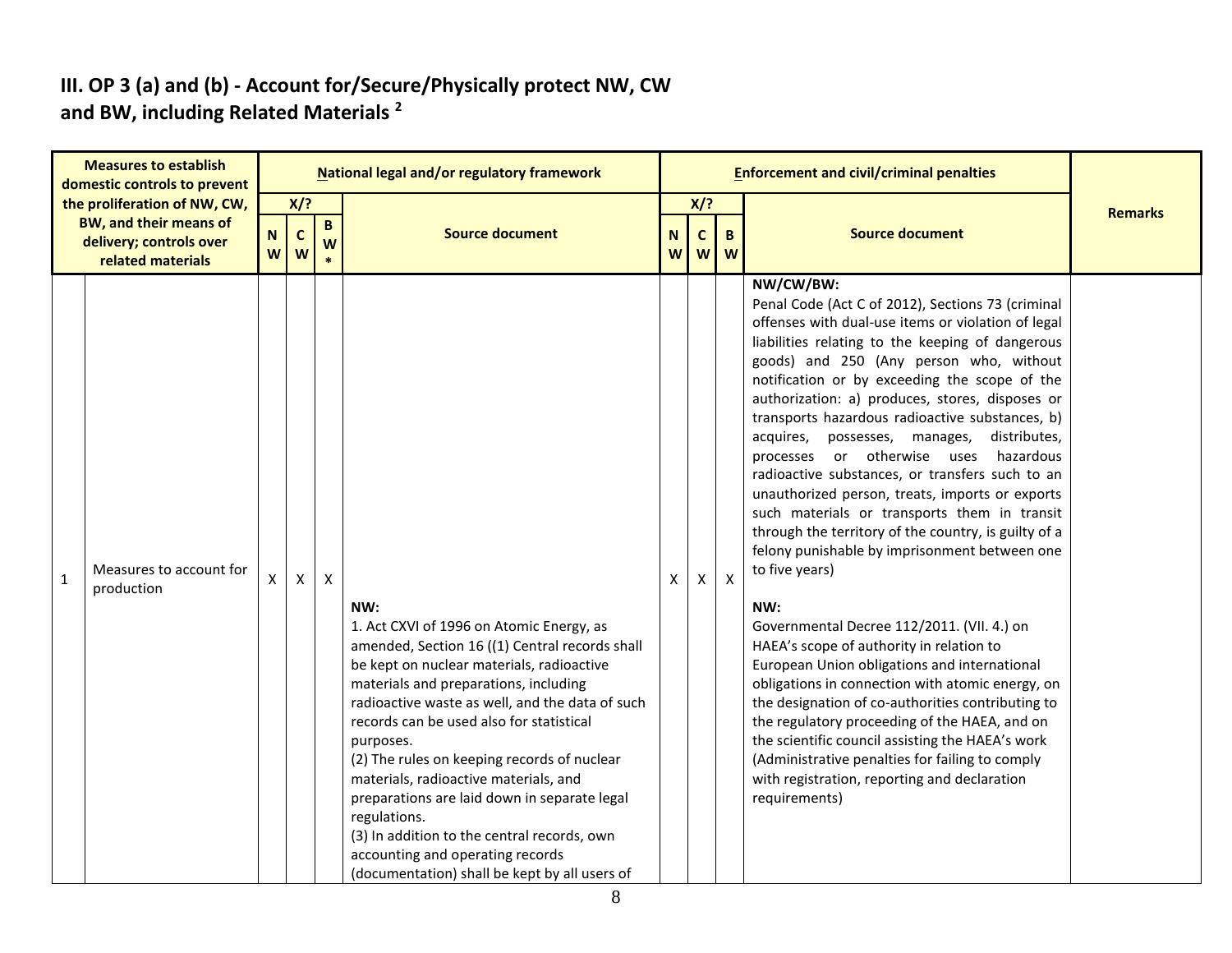|  | atomic energy that perform activities, defined                                              |  |                            |  |
|--|---------------------------------------------------------------------------------------------|--|----------------------------|--|
|  | in separate legal regulations, with radioactive                                             |  |                            |  |
|  | or nuclear materials falling under the scope of                                             |  |                            |  |
|  | the Act)                                                                                    |  |                            |  |
|  | 2. Ministerial Decree 11 /2010. (III.4.) KHEM                                               |  |                            |  |
|  | issued by the Minister of transport,                                                        |  |                            |  |
|  | telecommunication and energy on the rules of                                                |  |                            |  |
|  | accountancy for and control of radioactive                                                  |  |                            |  |
|  | materials, and on the corresponding data                                                    |  |                            |  |
|  | provisions                                                                                  |  |                            |  |
|  | 3. Governmental Decree 112/2011. (VII. 4.) on                                               |  |                            |  |
|  | the scope of authority of the Hungarian Atomic                                              |  |                            |  |
|  |                                                                                             |  |                            |  |
|  | Energy Authority in relation to European Union                                              |  |                            |  |
|  | obligations and international obligations in                                                |  |                            |  |
|  | connection with atomic energy, on the                                                       |  |                            |  |
|  | designation of co-authorities contributing to                                               |  |                            |  |
|  | the regulatory proceeding of the Hungarian                                                  |  |                            |  |
|  | Atomic Energy Authority, and on the scientific                                              |  |                            |  |
|  | council assisting the work of the Hungarian                                                 |  |                            |  |
|  | <b>Atomic Energy Authority</b>                                                              |  |                            |  |
|  | 4. INFCIRC/193                                                                              |  |                            |  |
|  | 5. Ministerial Decree 7/2007 (III. 6.) IRM on the                                           |  |                            |  |
|  | rules of accountancy for and control of nuclear                                             |  |                            |  |
|  | material                                                                                    |  |                            |  |
|  | 6. Government Decree 190/2011. (IX. 19.) on                                                 |  |                            |  |
|  | physical protection requirements for various                                                |  |                            |  |
|  | applications of atomic energy and the                                                       |  |                            |  |
|  | corresponding system of licensing, reporting                                                |  |                            |  |
|  | and inspection                                                                              |  |                            |  |
|  |                                                                                             |  |                            |  |
|  | CW:                                                                                         |  | CW:                        |  |
|  | Act XXV of 2000 on Chemical Safety                                                          |  | Government Decree 212/1998 |  |
|  | (obligations pertaining to registering and                                                  |  |                            |  |
|  | securing)                                                                                   |  |                            |  |
|  |                                                                                             |  |                            |  |
|  | BW:                                                                                         |  | BW:                        |  |
|  | 1. Decree 61/1999 issued by the Ministry of                                                 |  | Government Decree 21/2013  |  |
|  | Public Health on the protection of workers                                                  |  |                            |  |
|  | from the risk related to biological agents (this                                            |  |                            |  |
|  | decree contains provisions for the registry,                                                |  |                            |  |
|  | obligatory medical supervision and control,<br>appropriate protective measures for industry |  |                            |  |
|  |                                                                                             |  |                            |  |
|  | and laboratories, venues and processes dealing                                              |  |                            |  |
|  | with biological agents)                                                                     |  |                            |  |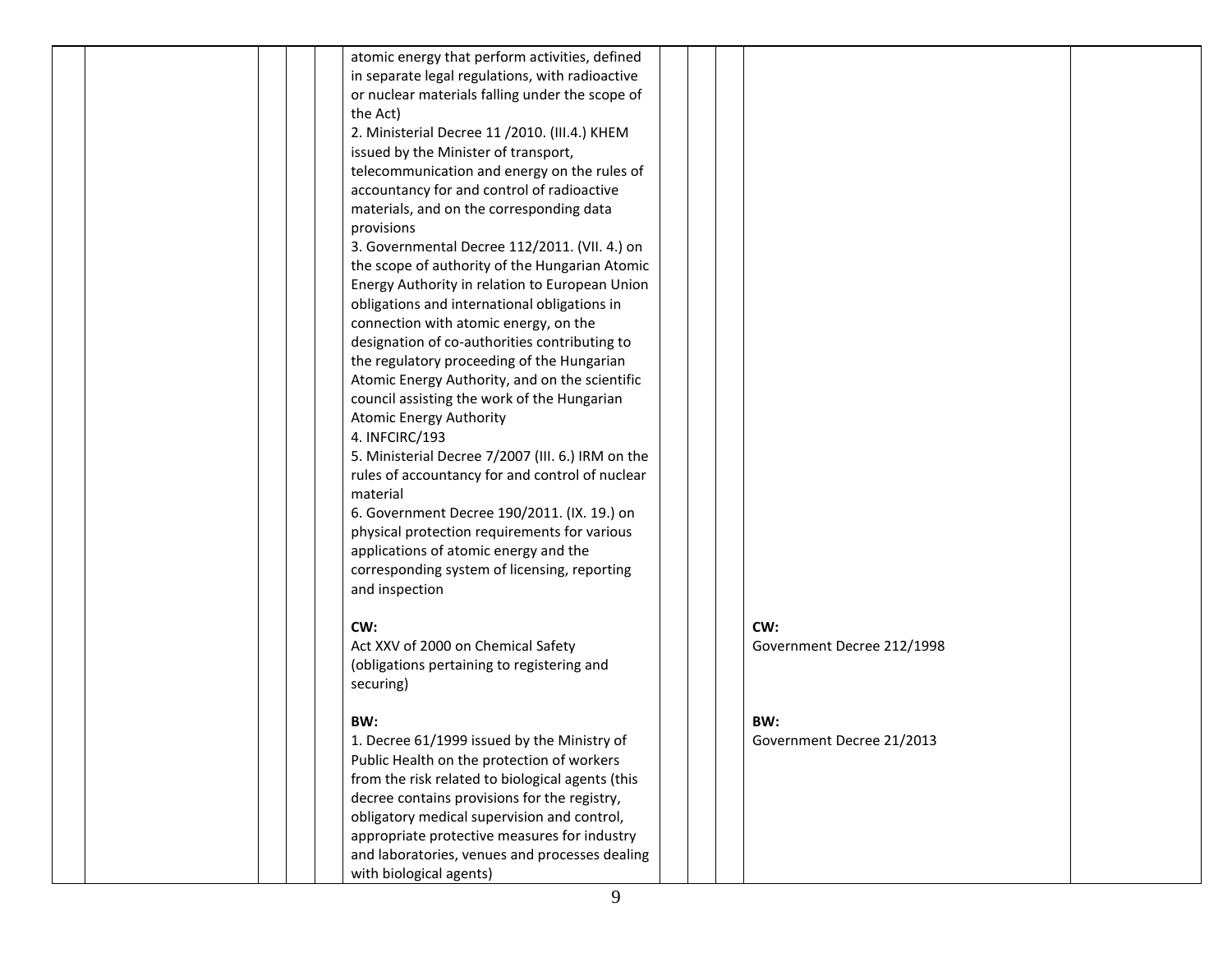|                |                                |   |   |              | 2. Governmental Decree 362 of 2006 on tasks<br>of the Hungarian National Public Health and<br><b>Medical Officer Service</b><br>3. Government Decree 21/2013 on<br>Implementation Declaration of Obligations<br>Arising from the Convention on the Prohibition<br>of the Development, Production and<br>Stockpiling of Bacteriological (Biological) and<br>Toxin Weapons and on their Destruction and<br>the Order of Supervision<br>4. Government Decree 385/2016 on the duties<br>and tasks of the government offices and local<br>(district) offices and designation of the public<br>health authority                                                                                                                                                                                                                                                                                                                                                                                                                                                                          |   |   |   |                                                                                                          |  |
|----------------|--------------------------------|---|---|--------------|------------------------------------------------------------------------------------------------------------------------------------------------------------------------------------------------------------------------------------------------------------------------------------------------------------------------------------------------------------------------------------------------------------------------------------------------------------------------------------------------------------------------------------------------------------------------------------------------------------------------------------------------------------------------------------------------------------------------------------------------------------------------------------------------------------------------------------------------------------------------------------------------------------------------------------------------------------------------------------------------------------------------------------------------------------------------------------|---|---|---|----------------------------------------------------------------------------------------------------------|--|
| $\overline{2}$ | Measures to account for<br>use | Χ | X | $\mathsf{X}$ | NW:<br>1. Act CXVI of 1996 on Atomic Energy, as<br>amended, Section 16<br>2. Ministerial Decree 11 /2010. (III.4.) KHEM<br>issued by the Minister of transport,<br>telecommunication and energy on the rules of<br>accountancy for and control of radioactive<br>materials, and on the corresponding data<br>provisions<br>3. Governmental Decree 112/2011. (VII. 4.) on<br>the scope of authority of the Hungarian Atomic<br>Energy Authority in relation to European Union<br>obligations and international obligations in<br>connection with atomic energy, on the<br>designation of authorities contributing to the<br>regulatory proceeding of the Hungarian Atomic<br>Energy Authority, and on the scientific council<br>assisting the work of the Hungarian Atomic<br><b>Energy Authority</b><br>4. INFCIRC/193<br>5. Ministerial Decree 7/2007 (III. 6.) IRM on the<br>rules of accountancy for and control of nuclear<br>material<br>6. Government Decree 190/2011. (IX. 19.) on<br>physical protection requirements for various<br>applications of atomic energy and the | X | X | X | NW/CW/BW:<br>Penal Code, (Act C of 2012), Sections 73 and 250<br>NW:<br>Govt. decree 112/2011. (VII. 4.) |  |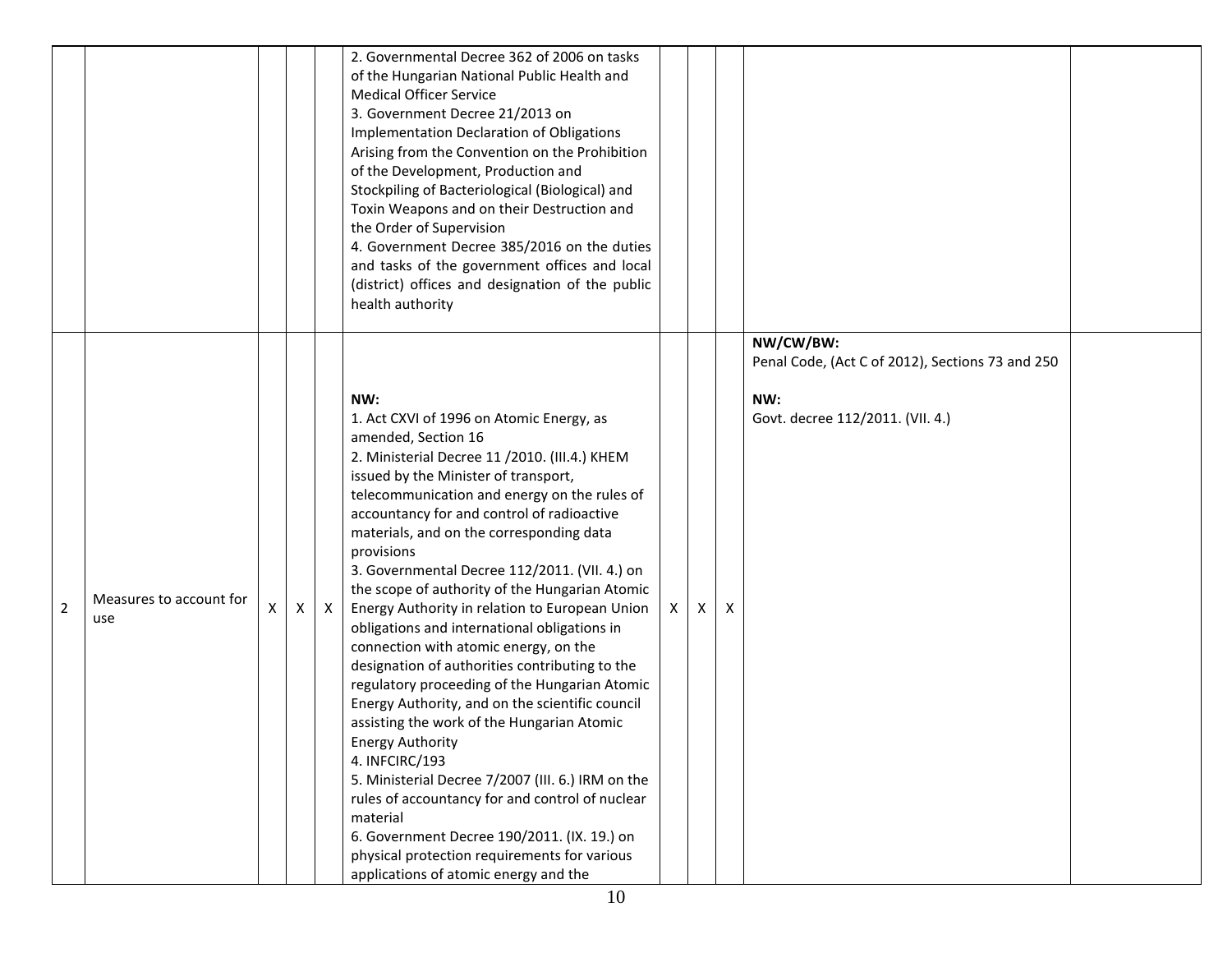|   |                                    |   |   |   | corresponding system of licensing, reporting<br>and inspection<br>CW:<br>Act XXV of 2000 on Chemical Safety<br>(obligations pertaining to registering and<br>securing)                                                                                                                                                                                                                                                                                                                                                                                                                                                                                                                                                                                                                                                   |   |   | CW:<br>Government Decree 212/1998                                                                                                                        |  |
|---|------------------------------------|---|---|---|--------------------------------------------------------------------------------------------------------------------------------------------------------------------------------------------------------------------------------------------------------------------------------------------------------------------------------------------------------------------------------------------------------------------------------------------------------------------------------------------------------------------------------------------------------------------------------------------------------------------------------------------------------------------------------------------------------------------------------------------------------------------------------------------------------------------------|---|---|----------------------------------------------------------------------------------------------------------------------------------------------------------|--|
|   |                                    |   |   |   | BW:<br>1. Decree 61/1999 issued by the Ministry of<br>Public Health on the protection of workers<br>from the risk related to biological agents (this<br>decree contains provisions for the registry,<br>obligatory medical supervision and control,<br>appropriate protective measures for industry<br>and laboratories, venues and processes dealing<br>with biological agents)<br>2. Governmental Decree 362 of 2006 on tasks<br>of the Hungarian National Public Health and<br><b>Medical Officer Service</b><br>3. Government Decree 21/2013 on<br>Implementation of Declaration of Obligations<br>Arising from the Convention on the Prohibition<br>of the Development, Production and<br>Stockpiling of Bacteriological (Biological) and<br>Toxin Weapons and on their Destruction and<br>the Order of Supervision |   |   | BW:<br>Government Decree 21/2013                                                                                                                         |  |
| 3 | Measures to account for<br>storage | X | X | X | NW:<br>1. Act CXVI of 1996 on Atomic Energy, as<br>amended in December 2005, Section 16<br>2. Ministerial decree 11 /2010. (III.4.) KHEM<br>issued by the Minister of transport,<br>telecommunication and energy on the rules of $\begin{bmatrix} x \\ y \end{bmatrix}$<br>accountancy for and control of radioactive<br>materials, and on the corresponding data<br>provisions<br>3. Governmental Decree 112/2011. (VII. 4.) on<br>the scope of authority of the Hungarian Atomic<br>Energy Authority in relation to European Union<br>obligations and international obligations in                                                                                                                                                                                                                                     | X | X | NW/CW/BW:<br>Penal Code (Act C of 2012), Sections 73 and 250<br>NW:<br>Govt. decree 112/2011. (VII. 4.)<br>Act CXVI of 1996 on atomic energy, Section 48 |  |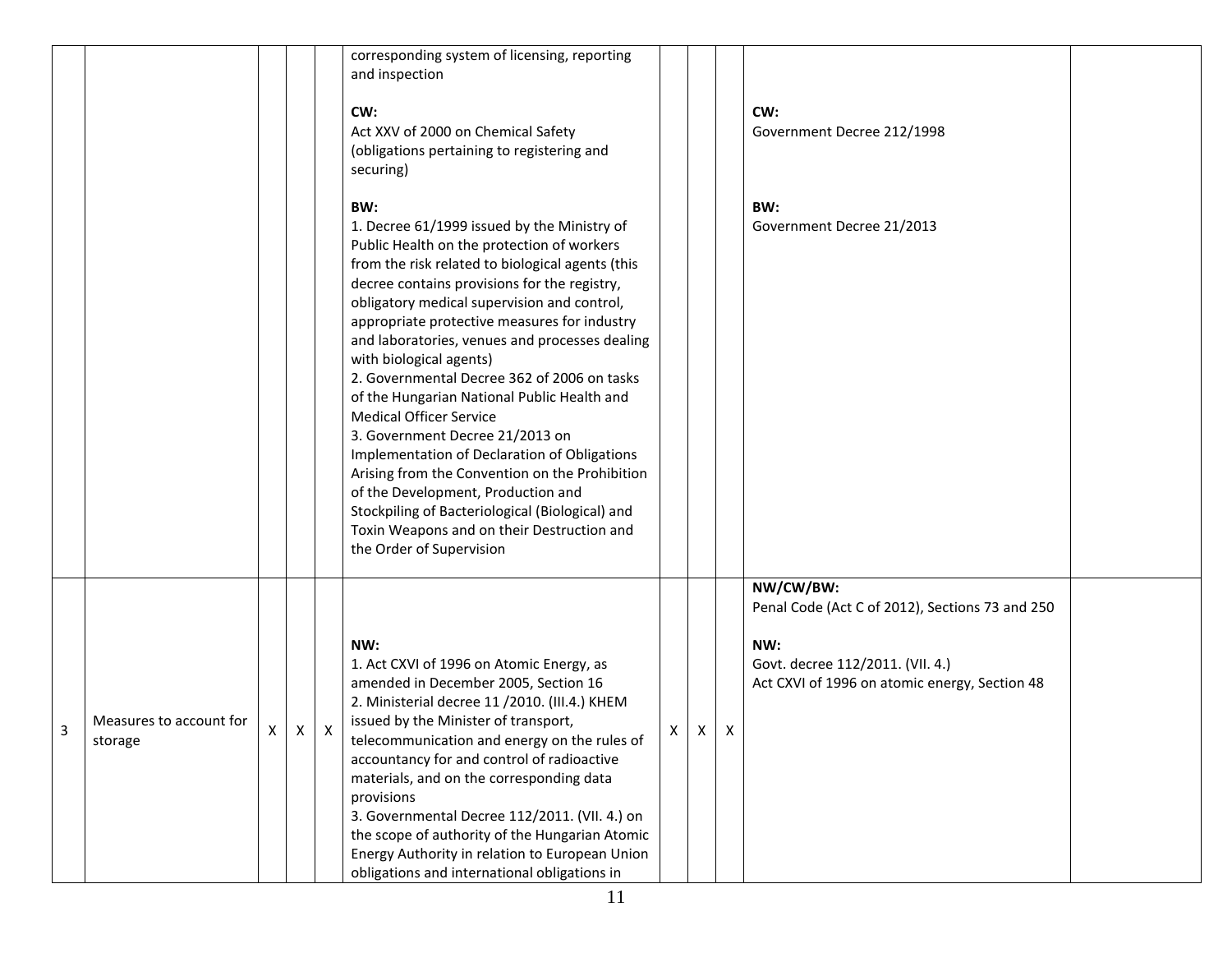|   |                                      |   |              |                | connection with atomic energy, on the<br>designation of co-authorities contributing to<br>the regulatory proceeding of the Hungarian<br>Atomic Energy Authority, and on the scientific<br>council assisting the work of the Hungarian<br><b>Atomic Energy Authority</b><br>4. INFCIRC/193<br>5. Ministerial Decree 7/2007 (III. 6.) IRM on the<br>rules of accountancy for and control of nuclear<br>material<br>6. Government Decree 190/2011. (IX. 19.) on<br>physical protection requirements for various<br>applications of atomic energy and the<br>corresponding system of licensing, reporting<br>and inspection                                                                                                                                        |   |              |                           |                                                              |  |
|---|--------------------------------------|---|--------------|----------------|----------------------------------------------------------------------------------------------------------------------------------------------------------------------------------------------------------------------------------------------------------------------------------------------------------------------------------------------------------------------------------------------------------------------------------------------------------------------------------------------------------------------------------------------------------------------------------------------------------------------------------------------------------------------------------------------------------------------------------------------------------------|---|--------------|---------------------------|--------------------------------------------------------------|--|
|   |                                      |   |              |                | CW:<br>Act XXV of 2000 on Chemical Safety<br>(obligations pertaining to registering and<br>securing)                                                                                                                                                                                                                                                                                                                                                                                                                                                                                                                                                                                                                                                           |   |              |                           | CW:<br>Government Decree 212/1998                            |  |
|   |                                      |   |              |                | BW:<br>1. Decree 61/1999 issued by the Ministry of<br>Public Health on the protection of workers<br>from the risk related to biological agents<br>2. Governmental Decree 362 of 2006 on tasks<br>of the Hungarian National Public Health and<br><b>Medical Officer Service</b><br>3. Government Decree 21/2013 on<br>Implementation of Declaration of Obligations<br>Arising from the Convention on the Prohibition<br>of the Development, Production and<br>Stockpiling of Bacteriological (Biological) and<br>Toxin Weapons and on their Destruction and<br>the Order of Supervision<br>4. Government Decree 385/2016 on the duties<br>and tasks of the government offices and local<br>(district) offices and designation of the public<br>health authority |   |              |                           | BW:<br>Government Decree 21/2013                             |  |
| 4 | Measures to account for<br>transport | X | $\mathsf{X}$ | $\pmb{\times}$ | NW:<br>1. Act CXVI of 1996 on Atomic Energy, as<br>amended, Section 16                                                                                                                                                                                                                                                                                                                                                                                                                                                                                                                                                                                                                                                                                         | X | $\mathsf{X}$ | $\boldsymbol{\mathsf{X}}$ | NW/CW/BW:<br>Penal Code (Act C of 2012), Sections 73 and 250 |  |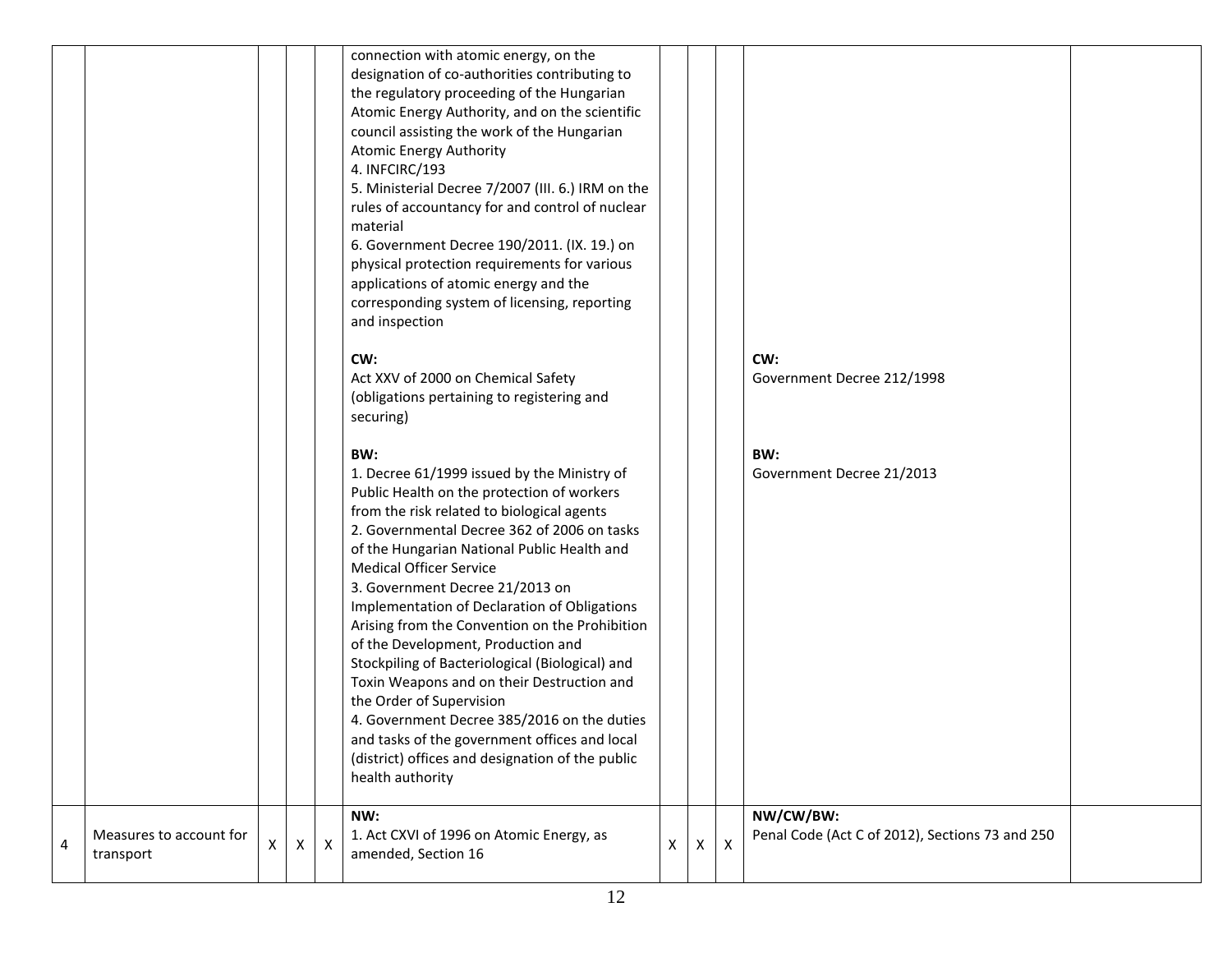|   |                    |   |   |   | 2. Ministerial Decree 11 /2010. (III.4.) issued by                                      |   |   |   |                                                 |  |
|---|--------------------|---|---|---|-----------------------------------------------------------------------------------------|---|---|---|-------------------------------------------------|--|
|   |                    |   |   |   | the Minister of transport, telecommunication                                            |   |   |   |                                                 |  |
|   |                    |   |   |   | and energy on the rules of accountancy for and                                          |   |   |   |                                                 |  |
|   |                    |   |   |   | control of radioactive materials, and on the                                            |   |   |   |                                                 |  |
|   |                    |   |   |   | corresponding data provisions                                                           |   |   |   |                                                 |  |
|   |                    |   |   |   | 3. Governmental Decree 112/2011. (VII. 4.) on                                           |   |   |   |                                                 |  |
|   |                    |   |   |   | the scope of authority of the Hungarian Atomic                                          |   |   |   |                                                 |  |
|   |                    |   |   |   | Energy Authority in relation to European Union                                          |   |   |   |                                                 |  |
|   |                    |   |   |   | obligations and international obligations in                                            |   |   |   |                                                 |  |
|   |                    |   |   |   | connection with atomic energy, on the                                                   |   |   |   |                                                 |  |
|   |                    |   |   |   | designation of co-authorities contributing to                                           |   |   |   |                                                 |  |
|   |                    |   |   |   | the regulatory proceeding of the Hungarian                                              |   |   |   |                                                 |  |
|   |                    |   |   |   | Atomic Energy Authority, and on the scientific                                          |   |   |   |                                                 |  |
|   |                    |   |   |   | council assisting the work of the Hungarian                                             |   |   |   |                                                 |  |
|   |                    |   |   |   | <b>Atomic Energy Authority</b>                                                          |   |   |   |                                                 |  |
|   |                    |   |   |   | 4. Government Decree 190/2011. (IX. 19.) on                                             |   |   |   |                                                 |  |
|   |                    |   |   |   | physical protection requirements for various                                            |   |   |   |                                                 |  |
|   |                    |   |   |   | applications of atomic energy and the                                                   |   |   |   |                                                 |  |
|   |                    |   |   |   | corresponding system of licensing, reporting                                            |   |   |   |                                                 |  |
|   |                    |   |   |   | and inspection                                                                          |   |   |   |                                                 |  |
|   |                    |   |   |   | 5. Law-decree 8 of 1987 on the promulgation                                             |   |   |   |                                                 |  |
|   |                    |   |   |   | of the Convention on Physical Protection of                                             |   |   |   |                                                 |  |
|   |                    |   |   |   | <b>Nuclear Materials</b>                                                                |   |   |   |                                                 |  |
|   |                    |   |   |   | 6. Act LXII of 2008 on the promulgation of the                                          |   |   |   |                                                 |  |
|   |                    |   |   |   | Amendment to the Convention on Physical                                                 |   |   |   |                                                 |  |
|   |                    |   |   |   | Protection of Nuclear Materials approved in                                             |   |   |   |                                                 |  |
|   |                    |   |   |   | the frame of the International Atomic Energy                                            |   |   |   |                                                 |  |
|   |                    |   |   |   | Agency and promulgated by Law-decree 8 of                                               |   |   |   |                                                 |  |
|   |                    |   |   |   | 1987 amended by a Diplomatic Conference                                                 |   |   |   |                                                 |  |
|   |                    |   |   |   | organized by the IAEA signed on July 8, 2005                                            |   |   |   |                                                 |  |
|   |                    |   |   |   | 7. INFCIRC/174                                                                          |   |   |   |                                                 |  |
|   |                    |   |   |   | 8. Governmental Decree 34/2009                                                          |   |   |   |                                                 |  |
|   |                    |   |   |   | promulgated the provisions of Council                                                   |   |   |   |                                                 |  |
|   |                    |   |   |   | Directive 2006/117/Euratom of 20 November                                               |   |   |   |                                                 |  |
|   |                    |   |   |   |                                                                                         |   |   |   |                                                 |  |
|   |                    |   |   |   | 2006 on the supervision and control of<br>shipments of radioactive waste and spent fuel |   |   |   |                                                 |  |
|   |                    |   |   |   |                                                                                         |   |   |   |                                                 |  |
|   |                    |   |   |   | CW/BW:                                                                                  |   |   |   |                                                 |  |
|   |                    |   |   |   | Council Directive 2008/68/EC                                                            |   |   |   |                                                 |  |
|   |                    |   |   |   |                                                                                         |   |   |   |                                                 |  |
|   |                    |   |   |   | NW:                                                                                     |   |   |   | NW/CW/BW:                                       |  |
|   | Measures to secure |   |   |   | 1. Act CXVI of 1996 on atomic energy, Sections                                          |   |   |   | Penal Code (Act C of 2012), Sections 73 and 250 |  |
| 5 | production         | х | X | X | 17 and 30                                                                               | X | X | Х |                                                 |  |
|   |                    |   |   |   |                                                                                         |   |   |   |                                                 |  |
|   |                    |   |   |   |                                                                                         |   |   |   |                                                 |  |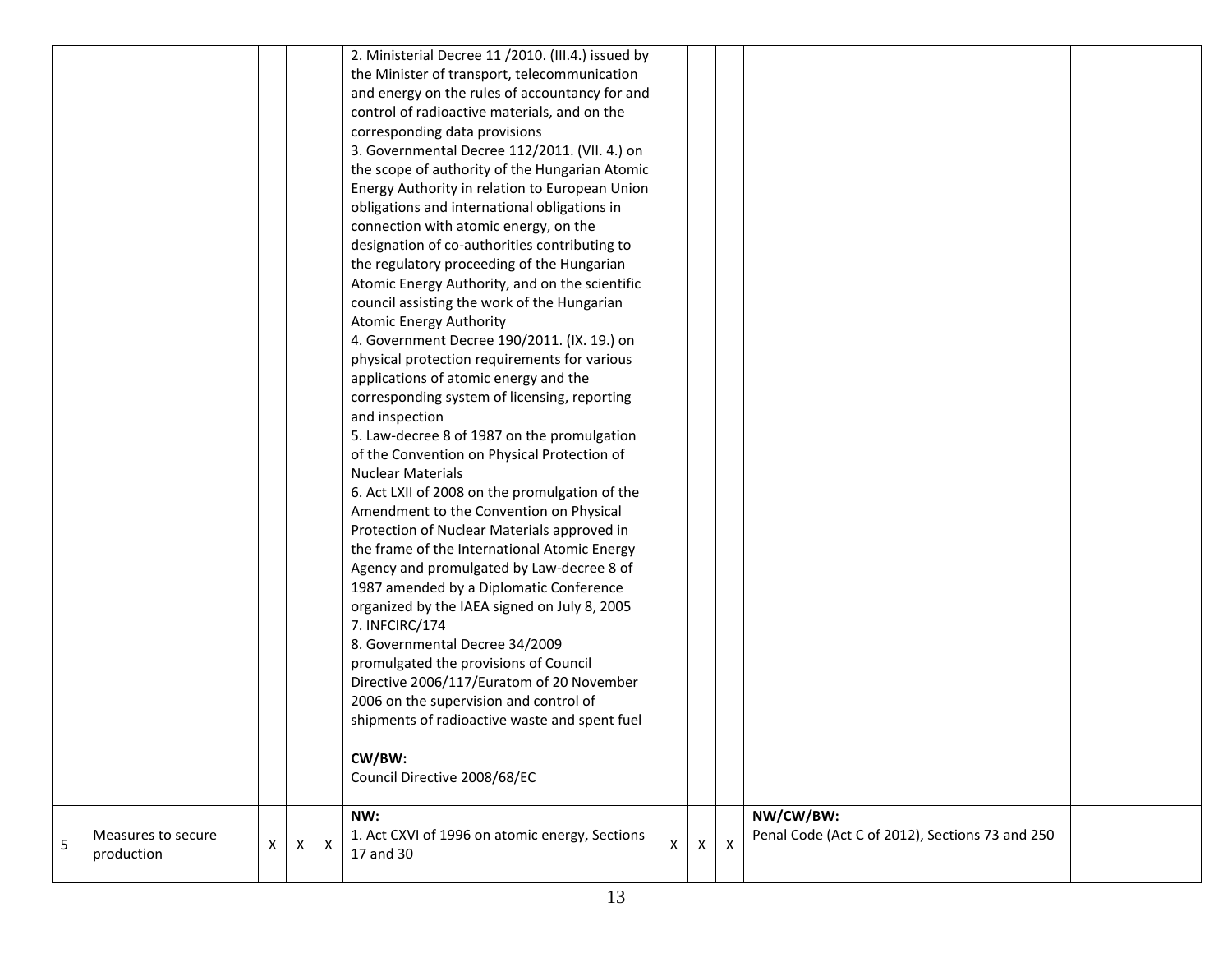|                |                               |    |              |              | 2. Act CLIX of 1997 on armed security officers<br>and park rangers<br>3. Government Decree 190/2011. (IX. 19.) on<br>physical protection requirements for various<br>applications of atomic energy and the<br>corresponding system of licensing, reporting<br>and inspection<br>CW:<br>Act XXV of 2000 on Chemical Safety<br>(obligations pertaining to registering and<br>securing)<br>BW:<br>Decree 61/1999 issued by the Ministry of<br>Public Health on the protection of workers                                                                                                                     |    |   |                           |                                                               |  |
|----------------|-------------------------------|----|--------------|--------------|-----------------------------------------------------------------------------------------------------------------------------------------------------------------------------------------------------------------------------------------------------------------------------------------------------------------------------------------------------------------------------------------------------------------------------------------------------------------------------------------------------------------------------------------------------------------------------------------------------------|----|---|---------------------------|---------------------------------------------------------------|--|
|                |                               |    |              |              | from the risk related to biological agents                                                                                                                                                                                                                                                                                                                                                                                                                                                                                                                                                                |    |   |                           |                                                               |  |
| 6              | Measures to secure use        | X. | $\mathsf{X}$ | $\mathsf{X}$ | NW:<br>1. Act CXVI of 1996 on atomic energy, Sections<br>17 and 30<br>2. Government Decree 190/2011. (IX. 19.) on<br>physical protection requirements for various<br>applications of atomic energy and the<br>corresponding system of licensing, reporting<br>and inspection<br>3. Act CLIX of 1997 on armed security officers<br>and park rangers<br>CW:<br>Act XXV of 2000 on Chemical Safety<br>(obligations pertaining to registering and<br>securing)<br>BW:<br>Decree 61/1999 issued by the Ministry of<br>Public Health on the protection of workers<br>from the risk related to biological agents | X. | X | Χ                         | NW/CW/BW:<br>Penal Code (Act C of 2012), Sections 73 and 250  |  |
| $\overline{7}$ | Measures to secure<br>storage | X  | X            | $\mathsf{X}$ | NW:<br>1. Act CXVI of 1996 on atomic energy, Sections<br>17 and 30<br>(1) Guarding of certain nuclear facilities,<br>nuclear materials, equipment producing                                                                                                                                                                                                                                                                                                                                                                                                                                               | X  | X | $\boldsymbol{\mathsf{X}}$ | NW/CW/BW:<br>Penal Code, (Act C of 2012), Sections 73 and 250 |  |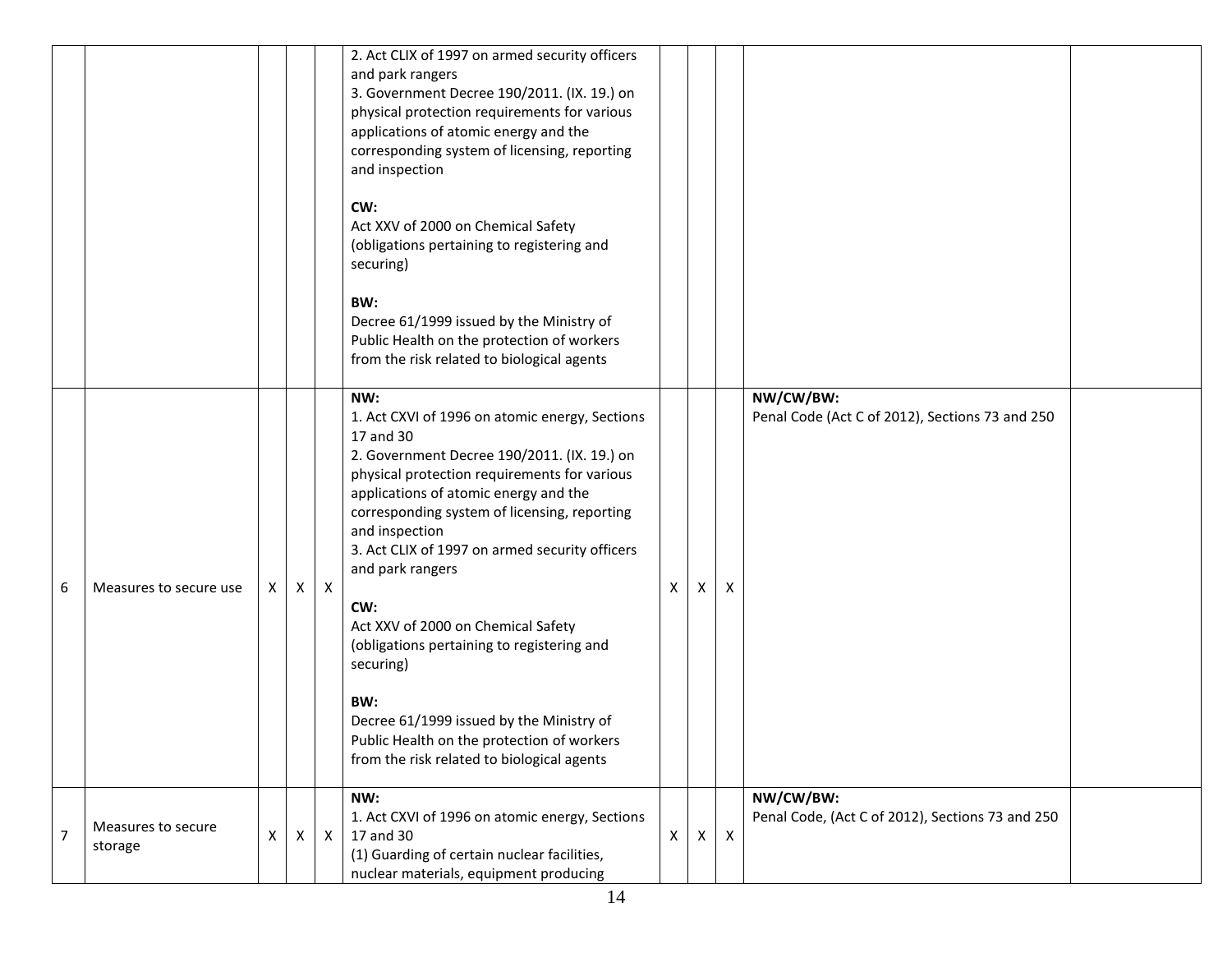|   |                                 |   |                |              | radioactive materials, as well as of facilities for<br>the handling, interim storage or final disposal<br>of radioactive waste, shall be ensured by the<br>licensee, as required in separate legal<br>regulations, through armed security guards.<br>2. Government Decree 190/2011. (IX. 19.) on<br>physical protection requirements for various<br>applications of atomic energy and the<br>corresponding system of licensing, reporting<br>and inspection<br>3. Act CLIX of 1997 on armed security officers<br>and park rangers<br>CW:<br>Act XXV of 2000 on Chemical Safety<br>(obligations pertaining to registering and<br>securing)<br>BW:<br>Decree 61/1999 issued by the Ministry of<br>Public Health on the protection of workers<br>from the risk related to biological agents |   |              |   |                                                        |  |
|---|---------------------------------|---|----------------|--------------|------------------------------------------------------------------------------------------------------------------------------------------------------------------------------------------------------------------------------------------------------------------------------------------------------------------------------------------------------------------------------------------------------------------------------------------------------------------------------------------------------------------------------------------------------------------------------------------------------------------------------------------------------------------------------------------------------------------------------------------------------------------------------------------|---|--------------|---|--------------------------------------------------------|--|
| 8 | Measures to secure<br>transport | Χ | $\mathsf{X}^-$ | $\mathsf{X}$ | NW/CW/BW:<br>Government Decree 178/2017. (VII. 5.) on the<br>promulgation and some aspects of inland<br>application of the Annexes "A" and "B" to the<br>European Agreement concerning the<br>International Carriage of Dangerous Goods by<br>Road (ADR)<br>NW:<br>1. Council Directive 2008/68/EC<br>2. Law-decree 8 of 1987 on the promulgation<br>of the Convention on Physical Protection of<br><b>Nuclear Materials</b><br>3. Act LXII of 2008 on the promulgation of the<br>Amendment to the Convention on Physical<br>Protection of Nuclear Materials approved in<br>the frame of the International Atomic Energy<br>Agency and promulgated by Law-decree 8 of<br>1987 amended by a Diplomatic Conference<br>organized by the IAEA signed on July 8, 2005                         | X | $\mathsf{X}$ | X | NW:<br>Penal Code (Act C of 2012), Sections 73 and 250 |  |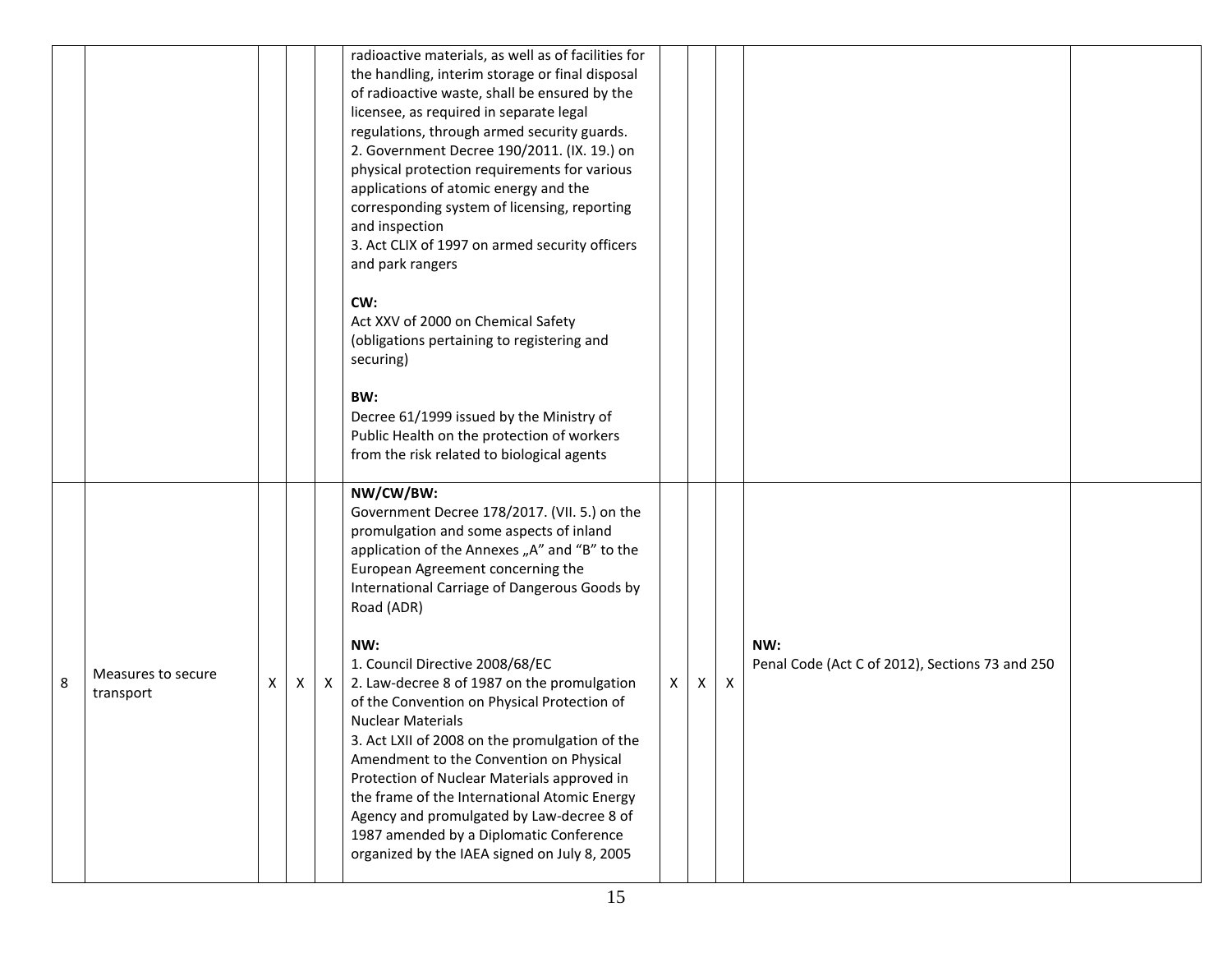|   |                                 |   |   |   | 4. Government Decree 179/2017. (VII. 5.) on<br>the promulgation and some aspects of inland<br>application of the Appendix C to the Protocol in<br>Vilnius of 3 June 1999 for the Modification of<br>the Convention concerning International<br>Carriage by Rail (COTIF)<br>5. Government Decree 177/2017. (VII. 5.) on<br>the promulgation and inland application of the<br>Regulations annexed to the European<br>Agreement concerning the International<br>Carriage of Dangerous Goods by Inland<br>Waterways (ADN) adopted in Geneva on 26<br>May 2000<br>6. Government Decree 190/2011. (IX. 19.) on<br>physical protection requirements for various<br>applications of atomic energy and the<br>corresponding system of licensing, reporting<br>and inspection<br>7. Minister of the Interior Decree 47/2012<br>(X.4.) BM on the tasks of the police related to<br>the use of atomic energy |   |                                                                                                                                                                                                                                                                                                                                                                                                                                                                                                                                                                                                                                                                             |  |
|---|---------------------------------|---|---|---|--------------------------------------------------------------------------------------------------------------------------------------------------------------------------------------------------------------------------------------------------------------------------------------------------------------------------------------------------------------------------------------------------------------------------------------------------------------------------------------------------------------------------------------------------------------------------------------------------------------------------------------------------------------------------------------------------------------------------------------------------------------------------------------------------------------------------------------------------------------------------------------------------|---|-----------------------------------------------------------------------------------------------------------------------------------------------------------------------------------------------------------------------------------------------------------------------------------------------------------------------------------------------------------------------------------------------------------------------------------------------------------------------------------------------------------------------------------------------------------------------------------------------------------------------------------------------------------------------------|--|
|   |                                 |   |   |   | CW:<br>1. Council Directive 2008/68/EC<br>2. Decree 61/1999 issued by the Ministry of<br>Public Health on the protection of workers<br>from the risk related to biological agents<br>3. Regulation (EC) No 1272/2008 of the<br>European Parliament and of the Council of 16<br>December 2008 on classification, labelling and<br>packaging of substances and mixtures,<br>amending and repealing Directives 67/548/EEC<br>and 1999/45/EC, and amending Regulation (EC)<br>No 1907/2006<br>BW:<br>1. Council Directive 2008/68/EC<br>2. Decree 61/1999 issued by the Ministry of<br>Public Health on the protection of workers<br>from the risk related to biological agents                                                                                                                                                                                                                      |   | CW:<br>1. Council Directive 2008/68/EC<br>2. Decree 61/1999 issued by the Ministry of<br>Public Health on the protection of workers from<br>the risk related to biological agents<br>3. Regulation (EC) No 1272/2008 of the<br>European Parliament and of the Council of 16<br>December 2008 on classification, labelling and<br>packaging of substances and mixtures, amending<br>and repealing Directives 67/548/EEC and<br>1999/45/EC, and amending Regulation (EC) No<br>1907/2006<br>BW:<br>1. Council Directive 2008/68/EC<br>2. Decree 61/1999 issued by the Ministry of<br>Public Health on the protection of workers from<br>the risk related to biological agents |  |
| 9 | Physical protection<br>measures | X | X | Х | NW:<br>Government Decree 190/2011. (IX. 19.) on<br>physical protection requirements for various                                                                                                                                                                                                                                                                                                                                                                                                                                                                                                                                                                                                                                                                                                                                                                                                  | x | NW:<br>1. Penal Code (Act C of 2012), Sections 73 and<br>251                                                                                                                                                                                                                                                                                                                                                                                                                                                                                                                                                                                                                |  |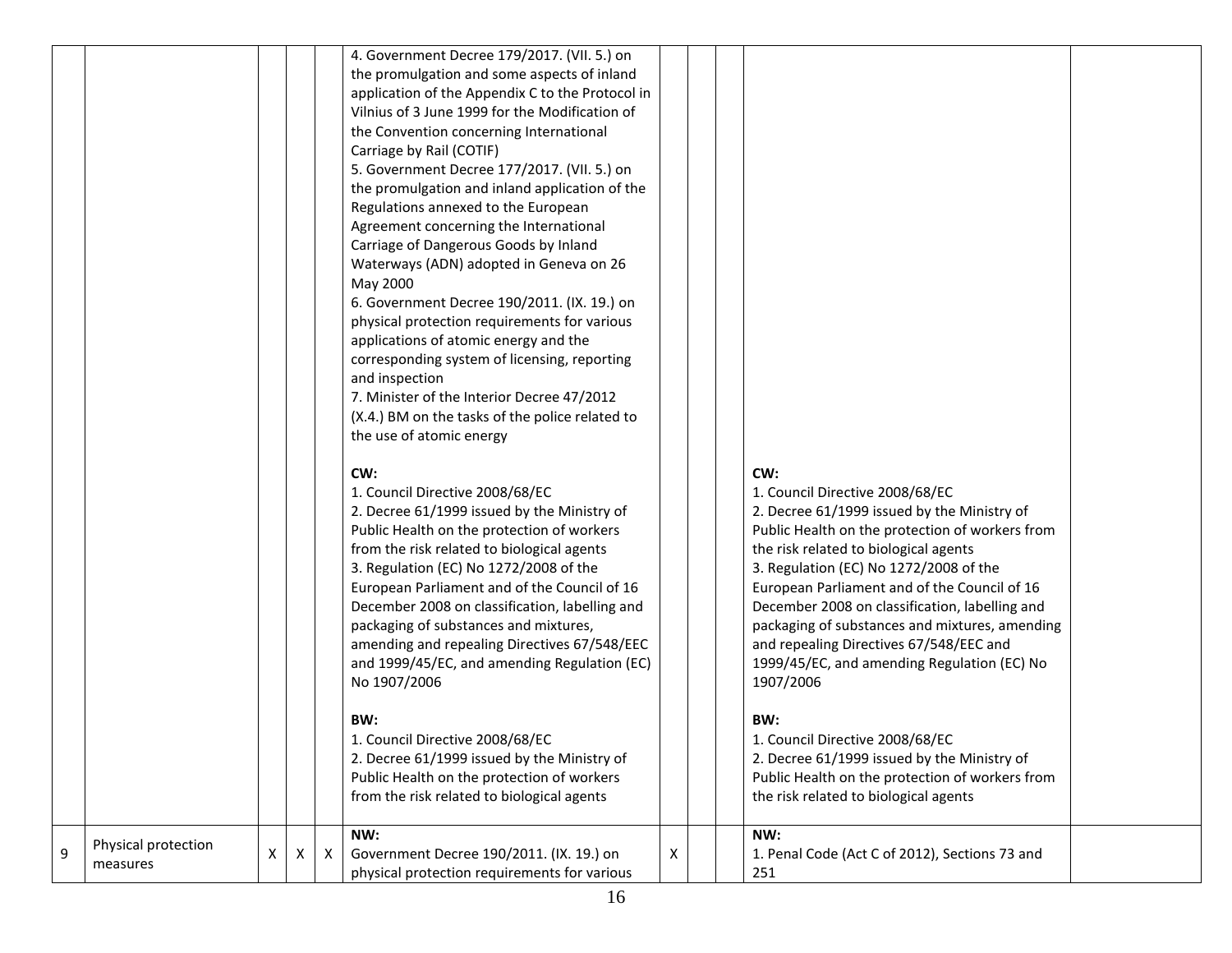|    |                              |   | applications of atomic energy, and on the<br>corresponding system of licensing, reporting<br>and inspection<br>CW:<br>Government Decree 2/2001 on the containing<br>of the fallout from accidents involving<br>dangerous substances<br>BW:<br>1. Council Directive 2008/68/EC<br>2. Decree 61/1999 issued by the Ministry of<br>Public Health on the protection of workers<br>from the risk related to biological agents |  | 2. Act CXVI of 1996 on atomic energy, Section 50 |
|----|------------------------------|---|--------------------------------------------------------------------------------------------------------------------------------------------------------------------------------------------------------------------------------------------------------------------------------------------------------------------------------------------------------------------------------------------------------------------------|--|--------------------------------------------------|
| 10 | <b>Personnel Reliability</b> | X | NW:<br>1. Act CXVI of 1996 on atomic energy, Section<br>11<br>2. Act CLV of 2009 on the protection of<br>classified material, Section 10                                                                                                                                                                                                                                                                                 |  |                                                  |

2. Related materials: materials, equipment and technology covered by relevant multilateral treaties and arrangements, or included on national control lists, which could be used for the design, development, production or use of nuclear, chemical and biological weapons and their means of delivery.

\* Information required in this section may also be available in the State's Confidence Building Measures report, if submitted to the BWC Implementation Support Unit (online at: [http://www.unog.ch/80256EE600585943/\(httpPages\)/4FA4DA37A55C7966C12575780055D9E8?OpenDocument\)](http://www.unog.ch/80256EE600585943/(httpPages)/4FA4DA37A55C7966C12575780055D9E8?OpenDocument)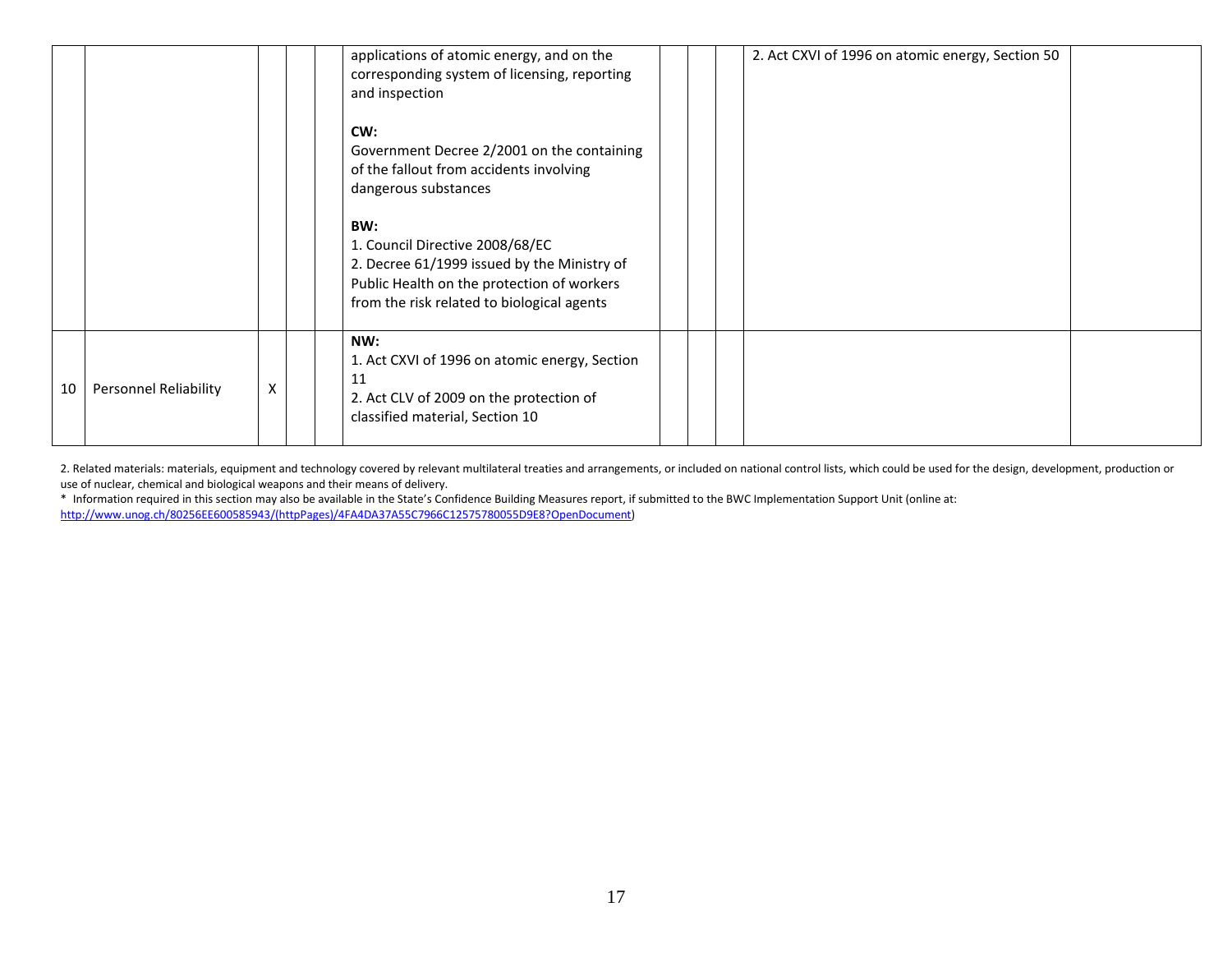#### **IV. OP 3 (a) and (b) - Account for/Secure/Physically protect NW including Related Materials (NW specific)**

|              | <b>Measures to establish</b><br>domestic controls to prevent<br>the proliferation of NW, and<br>their means of delivery;<br>controls over related<br>materials    | <b>Source document</b>                                                                                                                                                                                                                                                                                                                                                                                                                                                                                                                                                                                                                                                                                                                      |  |  |  |  |  |  |  |
|--------------|-------------------------------------------------------------------------------------------------------------------------------------------------------------------|---------------------------------------------------------------------------------------------------------------------------------------------------------------------------------------------------------------------------------------------------------------------------------------------------------------------------------------------------------------------------------------------------------------------------------------------------------------------------------------------------------------------------------------------------------------------------------------------------------------------------------------------------------------------------------------------------------------------------------------------|--|--|--|--|--|--|--|
| $\mathbf{1}$ | National regulatory<br>authority                                                                                                                                  | Hungarian Atomic Energy Authority<br>Government Decree No. 112/2011. (VII. 4.) on the scope of activities of the Hungarian Atomic Energy Authority in<br>connection with its international obligations including the European Union, its authority and penalizing rights, the<br>assignments of its co-authorities and on the Scientific Committee assisting the HAEA's activity                                                                                                                                                                                                                                                                                                                                                            |  |  |  |  |  |  |  |
| 2            | Licensing of nuclear<br>installations/entities/<br>use of materials                                                                                               | Directive 92/3 EURATOM<br>Act CXVI of 1996 on atomic energy, Sections 17 and 30 3. Government Decree n. 114/2003 on the powers, duties and the<br>sanctioning authority of the Hungarian Atomic Energy Agency and the functioning of the Atomic Energy Coordinating<br>Council<br>Penal Code, (Act C of 2012), Sections 73, 251 and 252 (Any person who - in order to obtain authorization for the use of<br>nuclear energy - misleads the body or person vested with decision-making powers is guilty of a felony punishable by<br>imprisonment between one to five years)<br>Act CXVI of 1996 on atomic energy, Section 48. (1) The licensee of a nuclear facility shall be liable for all nuclear damage<br>defined pursuant to this Act |  |  |  |  |  |  |  |
| 3            | <b>IAEA Safeguards</b><br>Agreements                                                                                                                              | INFCIRC/193<br>INFCIRC/193/Add.1<br>Act LXXXII of 2006 on the promulgation of the Safeguards Agreement and Protocol, as well as the Additional Protocol on<br>implementation of Article III, (1) and (4) of the Treaty on the Non-Proliferation of Nuclear weapons                                                                                                                                                                                                                                                                                                                                                                                                                                                                          |  |  |  |  |  |  |  |
|              | IAEA Code of Conduct<br>on Safety and Security<br>of Radioactive Sources                                                                                          | <b>Expressed support</b>                                                                                                                                                                                                                                                                                                                                                                                                                                                                                                                                                                                                                                                                                                                    |  |  |  |  |  |  |  |
|              | Supplementary<br>Guidance on the Import<br>and Export of<br>Radioactive Sources of<br>the Code of Conduct on<br>the Safety and Security<br>of Radioactive Sources | <b>Expressed support</b>                                                                                                                                                                                                                                                                                                                                                                                                                                                                                                                                                                                                                                                                                                                    |  |  |  |  |  |  |  |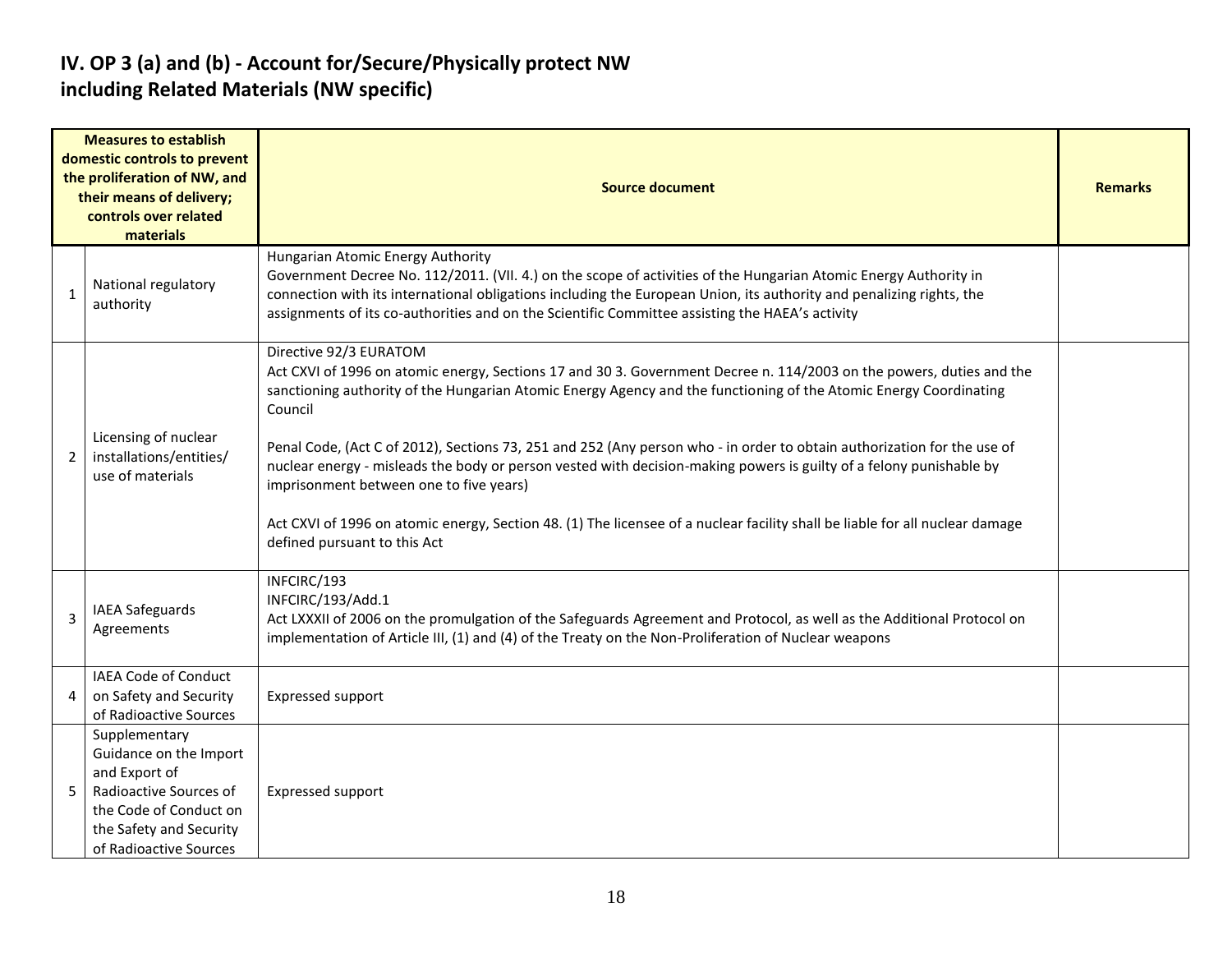| 6              | <b>IAEA</b> Incident and<br><b>Trafficking Database</b>                                                                                              | Participates                                                                                                                                                                                                                                                                                                                                                                                                                                                                                                                                                                                                                                                                                                                                                                                                                                                                                                                                                            |  |
|----------------|------------------------------------------------------------------------------------------------------------------------------------------------------|-------------------------------------------------------------------------------------------------------------------------------------------------------------------------------------------------------------------------------------------------------------------------------------------------------------------------------------------------------------------------------------------------------------------------------------------------------------------------------------------------------------------------------------------------------------------------------------------------------------------------------------------------------------------------------------------------------------------------------------------------------------------------------------------------------------------------------------------------------------------------------------------------------------------------------------------------------------------------|--|
| $\overline{7}$ | <b>Integrated Nuclear</b><br><b>Security Support Plan</b><br>(INSSP) / International<br><b>Physical Protection</b><br><b>Advisory Service (IPAS)</b> | Approved                                                                                                                                                                                                                                                                                                                                                                                                                                                                                                                                                                                                                                                                                                                                                                                                                                                                                                                                                                |  |
| 8              | Applying the physical<br>protection<br>recommendations in<br>INFCIRC/225/Rev.5                                                                       | Law Order 8 of 1987 on the promulgation of the International Convention on the Physical Protection of Nuclear Materials<br>Act LXII of 2008 on the promulgation of the Amendment to the Convention on Physical Protection of Nuclear Materials<br>approved in the frame of the International Atomic Energy Agency and promulgated by Law decree 8 of 1987 amended by a<br>Diplomatic Conference organized by the IAEA signed on 8 July 2005<br>Government Decree 190/2011. (IX. 19.) on physical protection requirements for various applications of atomic energy and<br>the corresponding system of licensing, reporting and inspection                                                                                                                                                                                                                                                                                                                               |  |
| $\mathbf{q}$   | <b>Other Agreements</b><br>related to IAEA                                                                                                           | 1. Convention on Early Notification of a Nuclear Accident, in force 10 April 1987<br>2. Convention on Assistance in the Case of a Nuclear Accident or Radiological Emergency, in force 10 April 1987<br>3. Joint Convention on the Safety of Spent Fuel Management and on the Safety of Radioactive Waste Management, in force<br>18 June 2001<br>4. Convention on Nuclear Safety, in force 24 October 1996<br>5. Vienna Convention on Civil Liability for Nuclear Damage, in force 28 October 1989<br>6. Protocol to Amend the Vienna Convention on Civil Liability for Nuclear Damage, Signature: 29 September 1997<br>7. Revised Supplementary Agreement Concerning the provision of technical Assistance by the IAEA (RSA), in force 12 June<br>1989<br>8. Agreement on the Privileges and Immunities of the IAEA, in force 14 July 1967<br>9. Joint Protocol Relating to the Application of the Vienna Convention and the Paris Convention, in force 27 April 1992 |  |
| 10             | National legislation and<br>regulations related to<br>nuclear material<br>including CPPNM                                                            | 1. Act LXXVI of 2001 on promulgating joint Convention on the safety of spent fuel management and on the safety of<br>radioactive waste management<br>2. INFCIRC/254/Rev.9/Part 1* November 7, 2007 Nuclear Export Guidelines 1. Ministerial Decree 7/2007 (III.6) IRM on the<br>rules of accountancy for and control of nuclear material<br>3. Government Decree 190/2011. (IX. 19.) on physical protection requirements for various applications of atomic energy,<br>and on the corresponding system of licensing, reporting and inspection<br>4. Act I of 1997 promulgating the Convention on Nuclear Safety opened for signature in Vienna on 20 September 1994                                                                                                                                                                                                                                                                                                     |  |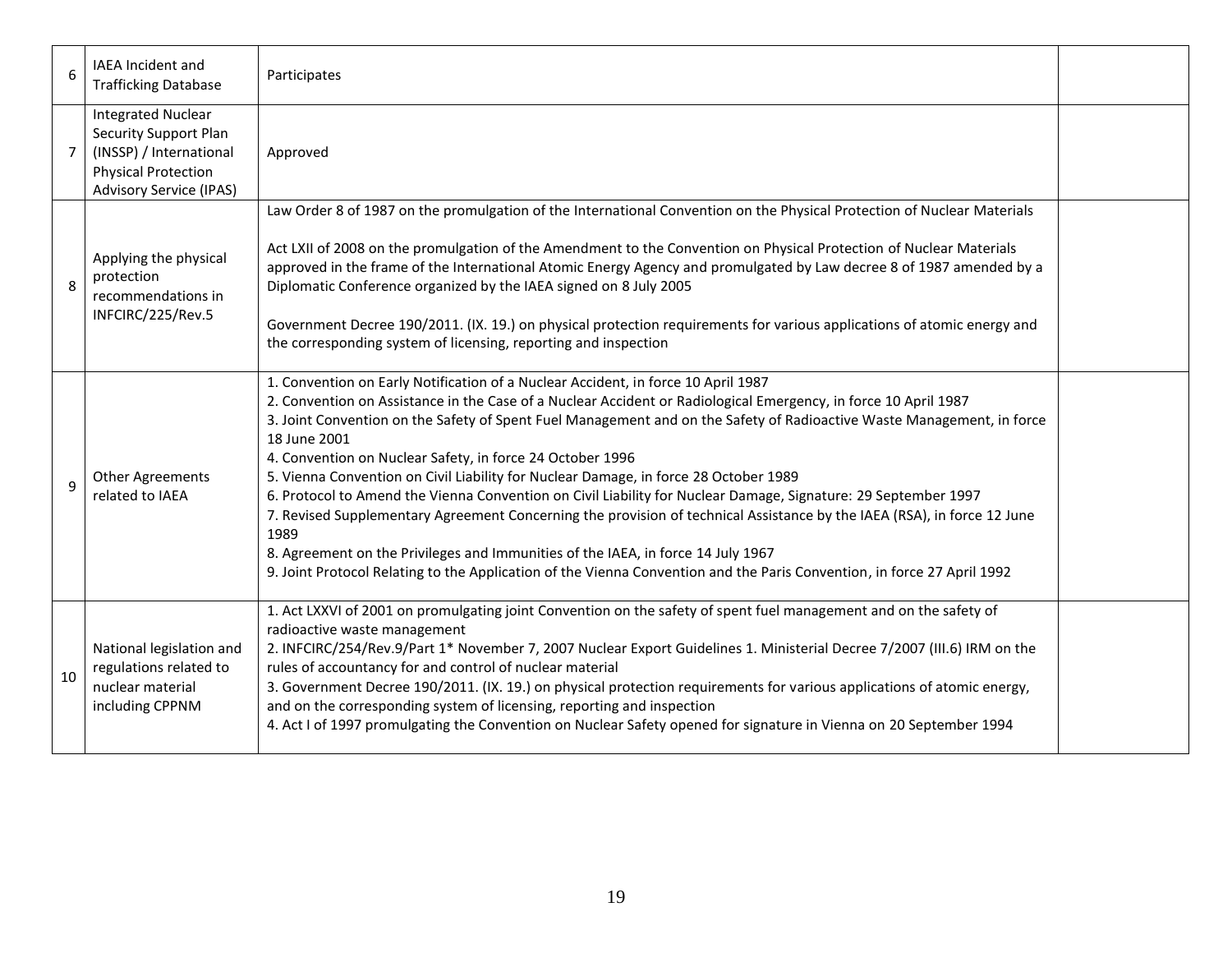#### **V. OP 3 (a) and (b) - Account for/Secure/Physically protect CW including Related Materials (CW specific)**

|                | <b>Measures to establish</b><br>domestic controls to prevent<br>the proliferation of CW, and<br>their means of delivery;<br>controls over related<br>materials | <b>Source document</b>                                                                                                                                                                                                                                                                                                                                                                                                                                                                                                                                                                                                                                                                                                                                                                          |  |  |  |  |  |  |  |
|----------------|----------------------------------------------------------------------------------------------------------------------------------------------------------------|-------------------------------------------------------------------------------------------------------------------------------------------------------------------------------------------------------------------------------------------------------------------------------------------------------------------------------------------------------------------------------------------------------------------------------------------------------------------------------------------------------------------------------------------------------------------------------------------------------------------------------------------------------------------------------------------------------------------------------------------------------------------------------------------------|--|--|--|--|--|--|--|
| -1             | National CWC authority                                                                                                                                         | Government Decree 212/1998. (XII. 24.) on the "Implementation of Declaration Obligations Arising from the Convention on<br>the Prohibition of the Development, Production, Stockpiling and Use of Chemical Weapons and on their Destruction and the<br>Order of Supervision"<br>Department of Trade, Defence Industry, Export Control and Precious Metal Assay (Authority) of the Government Office of<br>the Capital City Budapest                                                                                                                                                                                                                                                                                                                                                             |  |  |  |  |  |  |  |
| $\overline{2}$ | Licensing/registration of<br>installations/facilities/<br>persons/entities/use/<br>handling of related<br>materials                                            | Authorization of the operation of hazardous chemical facilities:<br>1. Act CXXVIII on disaster management<br>Licensing of production of CW related materials:<br>2. Government Decree 365/2016 on the designation of the Government Office of the Capital City Budapest as authority<br>acting in certain industrial and commercial matters, and on the regional metrology and technical safety<br>3. Government Decree 212/1998 on the Implementation of Declaration Obligations Arising from the Convention on the<br>Prohibition of the Development, Production, Stockpiling and Use of Chemical Weapons and on their Destruction and the<br>Order of Supervision<br>4. Government Decree 156/2017 on detailed rules of licensing defence-related activity and certification of undertakings |  |  |  |  |  |  |  |
| $\overline{3}$ | Old or abandoned<br>chemical weapons                                                                                                                           |                                                                                                                                                                                                                                                                                                                                                                                                                                                                                                                                                                                                                                                                                                                                                                                                 |  |  |  |  |  |  |  |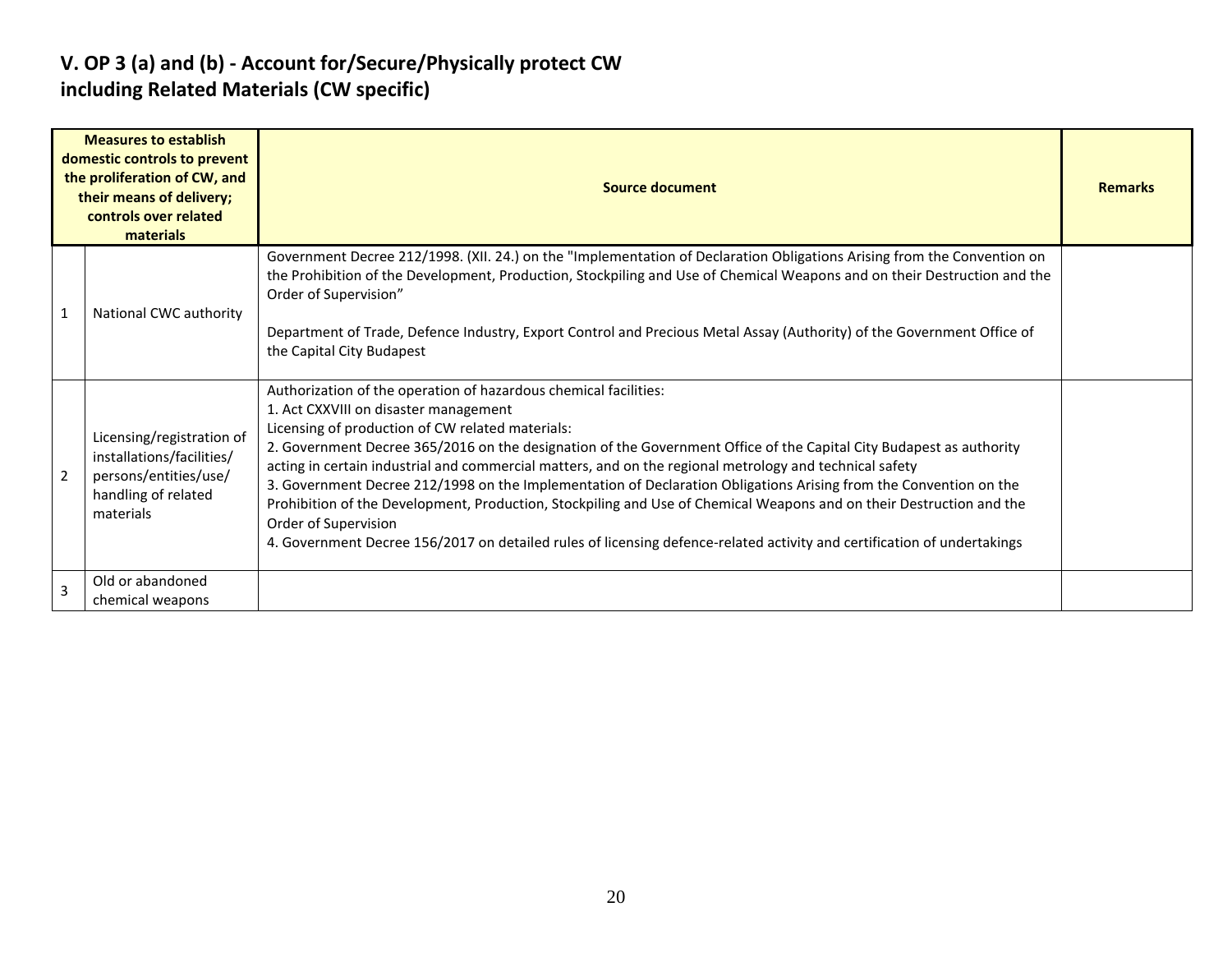#### **VI. OP 3 (a) and (b) - Account for/Secure/Physically protect BW including Related Materials (BW specific)**

| <b>Measures to establish</b><br>domestic controls to prevent<br>the proliferation of BW, their<br>means of delivery; controls<br>over related materials | Source document                                                                                                                                                                                                                                                                                                                                                                                                                                                                                                                                                                                                                                                                                                                                                                                                                                                                                                                                                                                                                                                                             | <b>Remarks</b> |
|---------------------------------------------------------------------------------------------------------------------------------------------------------|---------------------------------------------------------------------------------------------------------------------------------------------------------------------------------------------------------------------------------------------------------------------------------------------------------------------------------------------------------------------------------------------------------------------------------------------------------------------------------------------------------------------------------------------------------------------------------------------------------------------------------------------------------------------------------------------------------------------------------------------------------------------------------------------------------------------------------------------------------------------------------------------------------------------------------------------------------------------------------------------------------------------------------------------------------------------------------------------|----------------|
| Licensing/registration of<br>installations/facilities/<br>persons/entities/use/<br>handling of materials                                                | Government Decree 21/2013 on Implementation Declaration Obligations Arising from the Convention on the Prohibition of<br>the Development, Production and Stockpiling of Bacteriological (Biological) and Toxin Weapons and on their Destruction<br>and the Order of Supervision, Section 2(1)<br>Department of Trade, Defence Industry, Export Control and Precious Metal Assay (Authority) of the Government Office of<br>the Capital City Budapest<br>1. Council Directive 2009/41/EC on the contained use of genetically modified micro-organisms<br>2. Act XXVII of 1998 Law on biotechnology activity<br>3. Council Directive 89/391/EC on the introduction of measures to encourage improvements in the safety and health of<br>workers at work<br>4. Decree 61/1999 issued by the Ministry of Health on the protection of workers from the risks related to biological agents<br>contains provisions for registry, obligatory medical supervision and control, appropriate protective measures for industry<br>and laboratories, venues and processes dealing with biological agents |                |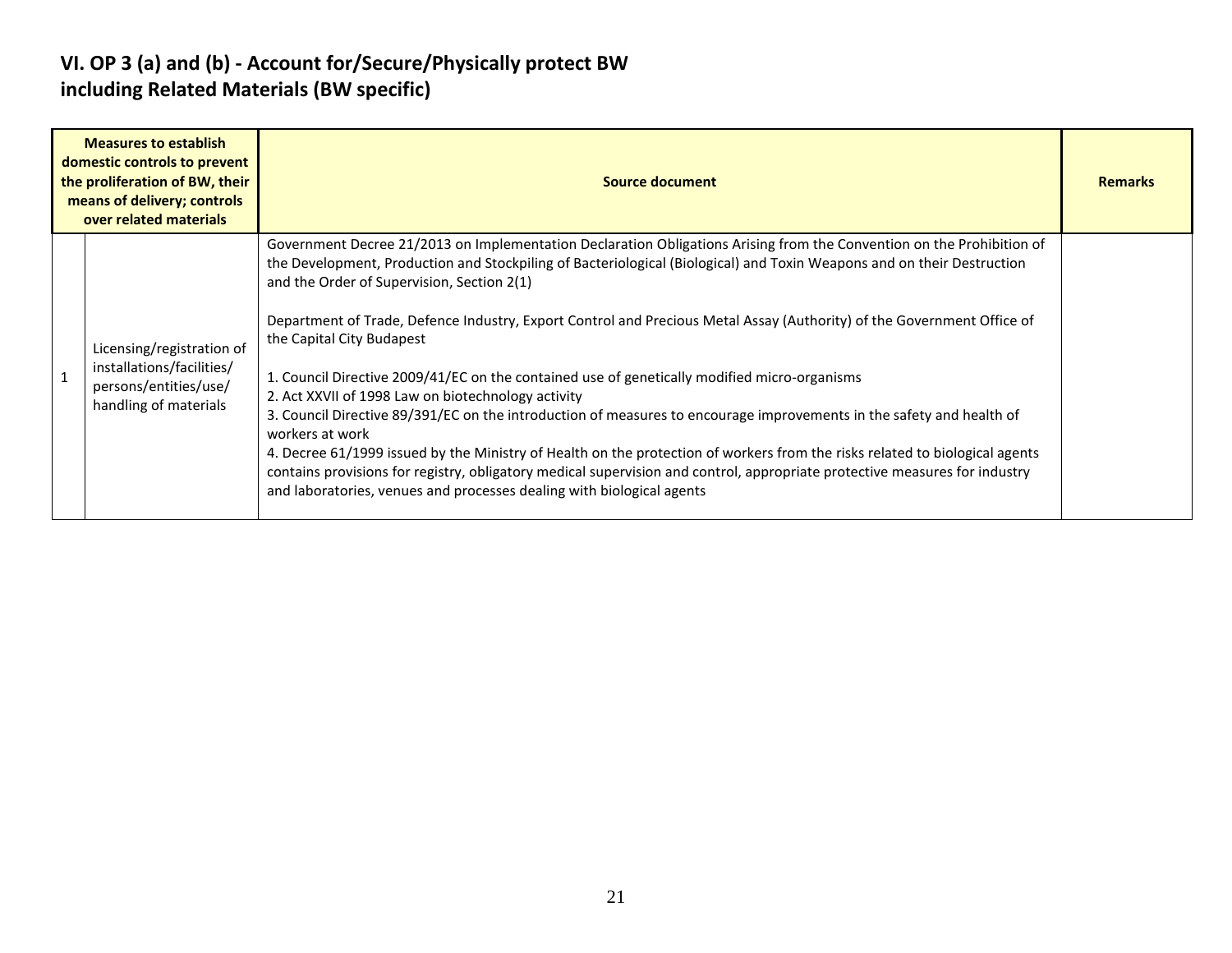# **VII. OP 3 (c) and (d) and related matters from OP 6 - Controls of NW,**

### **CW and BW, including Related Materials**

| <b>Border controls and export</b><br>and trans-shipment controls<br>to prevent the proliferation |                                                                                                              |                    |                         |                    | <b>National legal framework</b>                                                                                                                                                                                                                                                                                                                                                                                                                                                                                                                                                                                                                                                                                                                                                                                                                                            |                    |               | <b>Enforcement and civil/criminal penalties</b> |                                                                                                                                               |                |
|--------------------------------------------------------------------------------------------------|--------------------------------------------------------------------------------------------------------------|--------------------|-------------------------|--------------------|----------------------------------------------------------------------------------------------------------------------------------------------------------------------------------------------------------------------------------------------------------------------------------------------------------------------------------------------------------------------------------------------------------------------------------------------------------------------------------------------------------------------------------------------------------------------------------------------------------------------------------------------------------------------------------------------------------------------------------------------------------------------------------------------------------------------------------------------------------------------------|--------------------|---------------|-------------------------------------------------|-----------------------------------------------------------------------------------------------------------------------------------------------|----------------|
|                                                                                                  | of nuclear, chemical and<br>biological weapons and their<br>means of delivery including<br>related materials | N<br>W             | X/?<br>$\mathsf c$<br>W | B<br>W             | <b>Source document</b>                                                                                                                                                                                                                                                                                                                                                                                                                                                                                                                                                                                                                                                                                                                                                                                                                                                     | N<br>W             | X/?<br>C<br>W | B<br>W                                          | <b>Source document</b>                                                                                                                        | <b>Remarks</b> |
| $\mathbf{1}$                                                                                     | Border control to<br>detect, deter, prevent<br>and combat illicit<br>trafficking                             | X                  | $\mathsf{X}$            | $\pmb{\mathsf{X}}$ | NW/CW/BW:<br>1. Council Regulation (EU) No. 952/2013<br>(Union Customs Code), as amended; especially<br>Arts. 264 and 267<br>2. Regulation (EC) No 1889/2005 of the<br>European Parliament and of the Council of 26<br>October 2005 on controls of cash<br>entering or leaving the Community<br>3. Act on Customs and Finance Guard 2004/XIX<br>4. Act CXXVI of 2003 on the implementation of<br>Community customs legislation<br>5. Regulation of the Ministry of Finance No<br>15/2004 (IV.5.) on the detailed rules for the<br>implementation of community customs<br>legislation<br>6. Regulation of the Ministry of Finance No<br>24/2004 (IV.23.) on the implementation of the<br>Act on the Hungarian Customs and Finance<br>Guard<br>7. Government Decree 156/2017 on detailed<br>rules of licensing defence-related activity and<br>certification of undertakings | X                  | X             | X                                               | NW/CW/BW:<br>Act CXXII of 2010 on National Tax and Customs<br>Administration<br>Customs, Border Control Police, criminal<br>authorities, etc. |                |
| $\overline{2}$                                                                                   | Law enforcement to<br>detect, deter, prevent<br>and combat illicit<br>trafficking                            | X                  | X                       | $\pmb{\times}$     | NW/CW/BW:<br>Council Regulation (EU) No. 952/2013 (Union<br>Customs Code), as amended, Art. 198                                                                                                                                                                                                                                                                                                                                                                                                                                                                                                                                                                                                                                                                                                                                                                            | $\pmb{\mathsf{X}}$ | X             | $\boldsymbol{\mathsf{X}}$                       | NW/CW/BW:<br>Customs, Border Control Police, criminal<br>authorities, etc.                                                                    |                |
| 3                                                                                                | Border control detection<br>measures                                                                         | $\pmb{\mathsf{X}}$ | $\mathsf{x}$            | $\pmb{\mathsf{X}}$ | NW/CW/BW:<br>Council Regulation (EU) No. 952/2013 (Union<br>Customs Code), as amended                                                                                                                                                                                                                                                                                                                                                                                                                                                                                                                                                                                                                                                                                                                                                                                      | $\mathsf{x}$       | X             | $\boldsymbol{\mathsf{x}}$                       | NW/CW/BW:<br>Scanners in main ports, X-ray machines                                                                                           |                |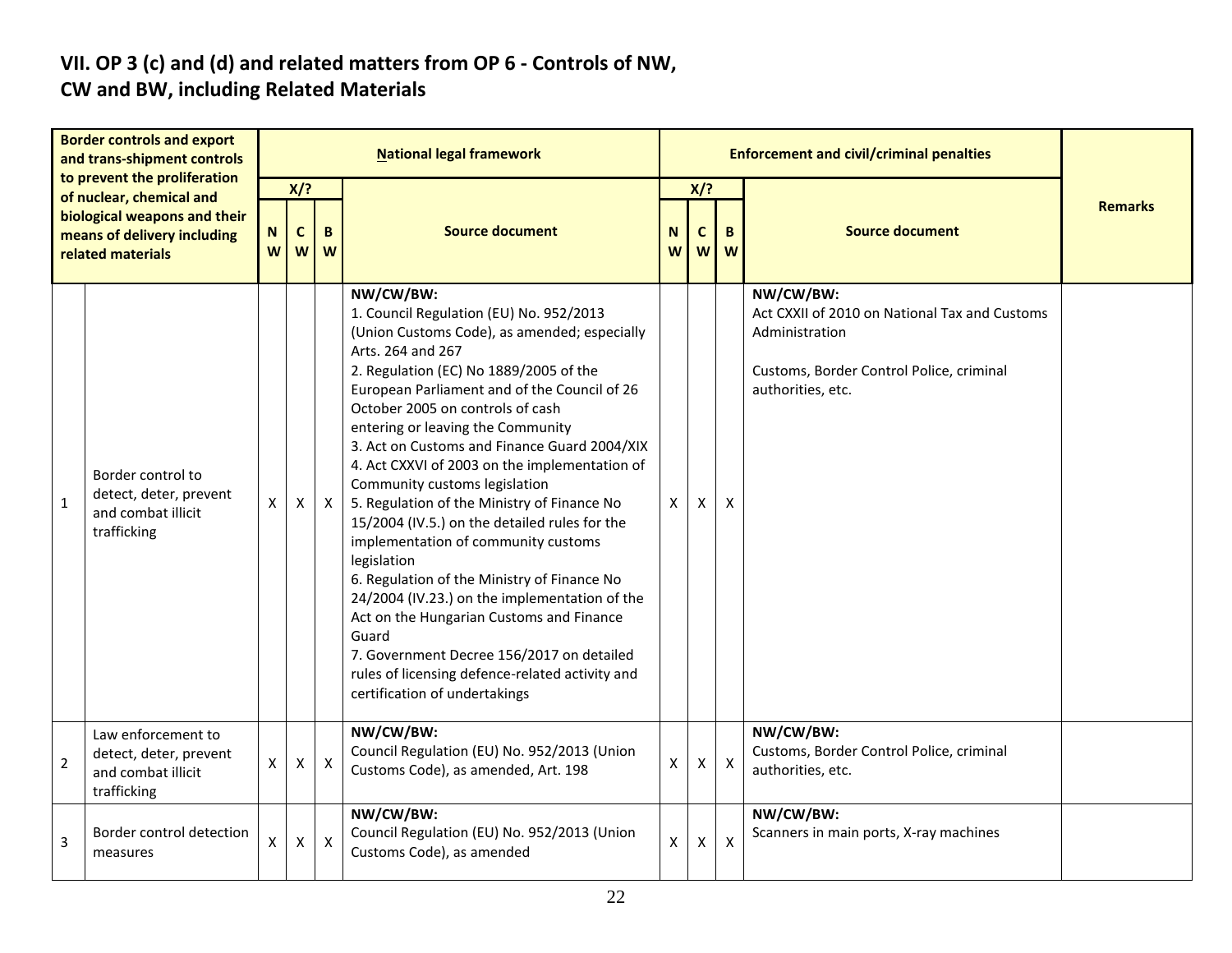| 4 | Control of brokering                   | Χ | х | $\boldsymbol{\mathsf{X}}$ | NW/CW/BW:<br>1. Council regulation (EC) n. 428/2009 of 5 May<br>2009 setting up a Community regime for the<br>control of exports, transfer, brokering and<br>transit of dual-use items, as amended<br>2. Government Decree 156/2017 on detailed<br>rules of licensing defence-related activity and<br>certification of undertakings<br>3. Government Decree 13/2011 (II. 22.) on<br>licensing of foreign trade in dual-use items                                                                                                                                                                                                                                                                                                                                                                                                                                                                                                                                                                                                                                                                                                                                                                                                                                                                                                                                  | X | X | $\mathsf{X}$ | NW/CW/BW:<br>1. Council regulation (EC) n. 428/2009 of 5 May<br>2009 setting up a Community regime for the<br>control of exports, transfer, brokering and<br>transit of dual-use items, as amended (Each<br>Member State should determine effective,<br>proportionate and dissuasive penalties<br>applicable in the event of breach of the<br>provisions of this Regulation)<br>2. Government Decree 13/2011 (II. 22.) on<br>licensing of foreign trade in dual-use items |  |
|---|----------------------------------------|---|---|---------------------------|-------------------------------------------------------------------------------------------------------------------------------------------------------------------------------------------------------------------------------------------------------------------------------------------------------------------------------------------------------------------------------------------------------------------------------------------------------------------------------------------------------------------------------------------------------------------------------------------------------------------------------------------------------------------------------------------------------------------------------------------------------------------------------------------------------------------------------------------------------------------------------------------------------------------------------------------------------------------------------------------------------------------------------------------------------------------------------------------------------------------------------------------------------------------------------------------------------------------------------------------------------------------------------------------------------------------------------------------------------------------|---|---|--------------|---------------------------------------------------------------------------------------------------------------------------------------------------------------------------------------------------------------------------------------------------------------------------------------------------------------------------------------------------------------------------------------------------------------------------------------------------------------------------|--|
| 5 | Export control<br>legislation in place | X | X | X                         | NW:<br>1. Council regulation (EC) 428/2009 of 5 May<br>2009 setting up a Community regime for the<br>control of exports, transfer, brokering and<br>transit of dual-use items<br>2. Commission Delegated Regulation<br>1382/2014 of 22 October 2014 amending<br>Council Regulation (EC) 428/2009 setting up a<br>Community regime for the control of exports,<br>transfer, brokering and transit of dual-use<br>items<br>3. Act CXVI of 1996 on atomic energy (licensing<br>of nuclear exports and imports prior to the<br>undertaking of such activities; i) licensing of<br>the transport of radioactive materials in<br>accordance with the provisions of legal<br>regulations for the transport of dangerous<br>goods)<br>4. Government Decree 13/2011 (II. 22.) on<br>licensing of foreign trade in dual-use items<br>5. Act CIX of 2005 on the licensing of the<br>production and provision of military<br>technology products and services<br>6. Decree n. 144/2011 (VII. 27.) on the control<br>of nuclear related dual use items<br>7. Government Decree 156/2017 on detailed<br>rules of licensing defence-related activity and<br>certification of undertakings<br>8. Government Decree 365/2016 on the<br>designation of the Government Office of the<br>Capital City Budapest as an acting authority in<br>certain industrial and commercial matters | X | X | X            | NW/CW/BW:<br>1. Penal Code, (Act C of 2012), Sections, 326,<br>329, 330 and 406<br>2. Act CXXII of 2010 on National Tax and<br><b>Customs Administration</b><br>3. Government Decree 156/2017 on detailed<br>rules of licensing defence-related activity and<br>certification of undertakings<br>4. Government Decree 13/2011 (II. 22.) on<br>licensing of foreign trade in dual-use items                                                                                |  |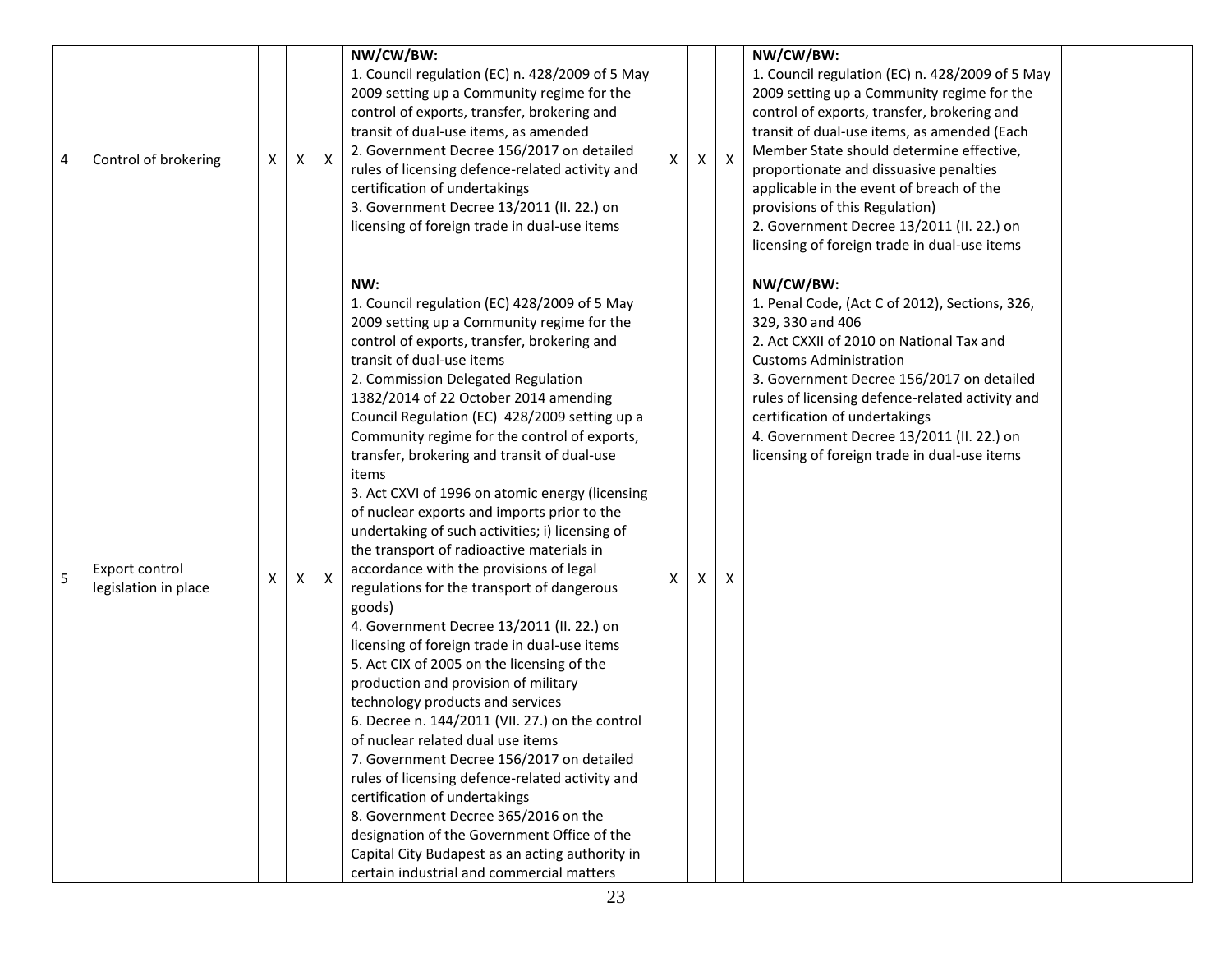|   |                                       |   |   |              | CW/BW:<br>1. Council regulation (EC) 428/2009 of 5 May<br>2009 setting up a Community regime for the<br>control of exports, transfer, brokering and<br>transit of dual-use items, as amended<br>2. Government Decree 13/2011 (II. 22.) on<br>licensing of foreign trade in dual-use items<br>3. 320/2010 on the Hungarian Trade Licensing<br>Office and the Regional Metrology and<br><b>Technical Safety Authorities</b><br>4. Act CIX of 2005 on the licensing of the<br>production and provision of military<br>technology products and services<br>5. Government Decree 160/2011 "on licensing<br>the export, import, transfer and transit of<br>military equipment, military services and<br>certification of undertakings"                                                                                                                                                                                                                                                                          |   |   |   |                                                                                                                                                                                                                                                                                                                                          |  |
|---|---------------------------------------|---|---|--------------|-----------------------------------------------------------------------------------------------------------------------------------------------------------------------------------------------------------------------------------------------------------------------------------------------------------------------------------------------------------------------------------------------------------------------------------------------------------------------------------------------------------------------------------------------------------------------------------------------------------------------------------------------------------------------------------------------------------------------------------------------------------------------------------------------------------------------------------------------------------------------------------------------------------------------------------------------------------------------------------------------------------|---|---|---|------------------------------------------------------------------------------------------------------------------------------------------------------------------------------------------------------------------------------------------------------------------------------------------------------------------------------------------|--|
| 6 | Licensing provisions and<br>Authority | X | X | $\mathsf{X}$ | NW/CW/BW:<br>1. Council regulation (EC) 428/2009 of 5 May<br>2009 setting up a Community regime for the<br>control of exports, transfer, brokering and<br>transit of dual-use items) Possibility of National<br>General Authorisation for intra-Community<br>trade<br>2. Government Decree 13/2011 (II. 22.) on<br>licensing of foreign trade in dual-use items<br>3. Government Decree 160/2011 "on licensing<br>the export, import, transfer and transit of<br>military equipment, military services and<br>certification of undertakings"<br>4. Government Decree 365/2016 on the<br>designation of the Government Office of the<br>Capital City Budapest as an acting authority in<br>certain industrial and commercial matters<br>NW:<br>1. Act CXVI of 1996 on atomic energy<br>2. Government Decree 13/2011 (II. 22.) on<br>licensing of foreign trade in dual-use items<br>3. Act CIX of 2005 on the licensing of the<br>production and provision of military<br>technology products and services | X | x | X | NW/CW/BW:<br>1. Penal Code (Act C of 2012), Sections 326,<br>329 and 330<br>2. Act CXXII of 2010 on National Tax and<br><b>Customs Administration</b><br>NW:<br><b>National Authority</b><br>Hungarian Atomic Energy Authority on request<br>of Hungarian Trade Licensing Office<br>Authority of Conventional Arms and Export<br>Control |  |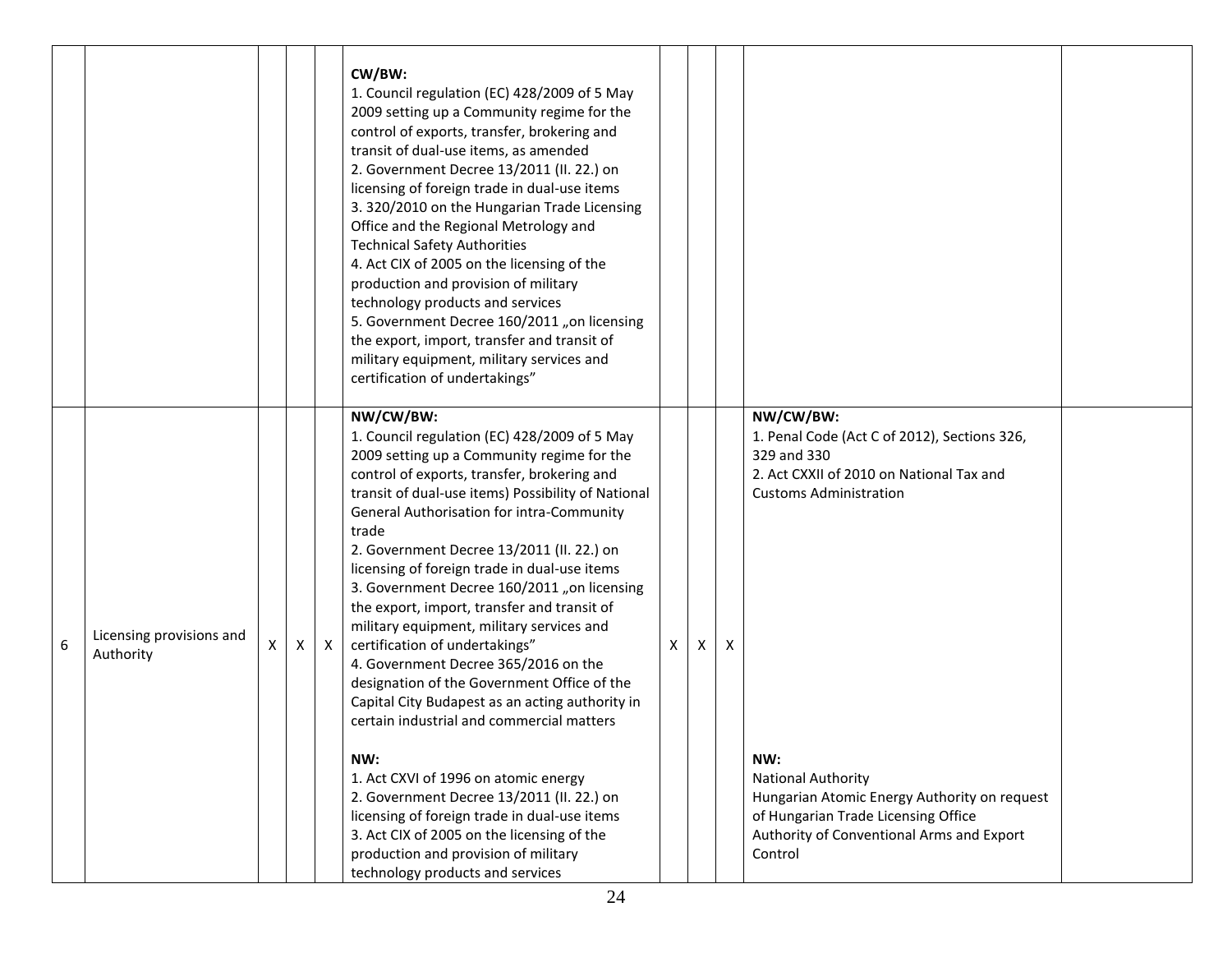|                |                                        |   |    |                           | 4. Governmental Decree 144/2011 (VII. 27.) on<br>the regulation of international transfer of |  |                                               |  |
|----------------|----------------------------------------|---|----|---------------------------|----------------------------------------------------------------------------------------------|--|-----------------------------------------------|--|
|                |                                        |   |    |                           | nuclear and nuclear dual use items<br>5. Government Decree 156/2017 on detailed              |  |                                               |  |
|                |                                        |   |    |                           | rules of licensing defence-related activity and                                              |  |                                               |  |
|                |                                        |   |    |                           | certification of undertakings                                                                |  |                                               |  |
|                |                                        |   |    |                           |                                                                                              |  |                                               |  |
|                |                                        |   |    |                           | CW/BW:                                                                                       |  | CW/BW:                                        |  |
|                |                                        |   |    |                           | 1.4320/2010 on the Hungarian Trade Licensing                                                 |  | <b>National Authority</b>                     |  |
|                |                                        |   |    |                           | Office and the Regional Metrology and                                                        |  | Hungarian Trade Licensing Office Authority of |  |
|                |                                        |   |    |                           | <b>Technical Safety Authorities</b>                                                          |  | Conventional Arms and Export Control          |  |
|                |                                        |   |    |                           | 2. Act CIX of 2005 on the licensing of the                                                   |  |                                               |  |
|                |                                        |   |    |                           | production and provision of military                                                         |  |                                               |  |
|                |                                        |   |    |                           | technology products and services                                                             |  |                                               |  |
|                |                                        |   |    |                           | 3. Government Decree 212/1998 (XII. 24.) on                                                  |  |                                               |  |
|                |                                        |   |    |                           | the "Implementation of Declaration                                                           |  |                                               |  |
|                |                                        |   |    |                           | Obligations Arising from the Convention on the                                               |  |                                               |  |
|                |                                        |   |    |                           | Prohibition of the Development, Production,                                                  |  |                                               |  |
|                |                                        |   |    |                           | Stockpiling and Use of Chemical Weapons and                                                  |  |                                               |  |
|                |                                        |   |    |                           | on their Destruction and the Order of                                                        |  |                                               |  |
|                |                                        |   |    |                           | Supervision                                                                                  |  |                                               |  |
|                |                                        |   |    |                           | NW/CW/BW:                                                                                    |  |                                               |  |
|                |                                        |   |    |                           | 1. Council regulation (EC) 428/2009 of 5 May                                                 |  |                                               |  |
|                |                                        |   |    |                           | 2009 setting up a Community regime for the                                                   |  |                                               |  |
|                |                                        |   |    |                           | control of exports, transfer, brokering and                                                  |  |                                               |  |
|                |                                        |   |    |                           | transit of dual-use items, as amended                                                        |  |                                               |  |
|                |                                        |   |    |                           | 2. Commission Delegated Regulation                                                           |  |                                               |  |
|                |                                        |   |    |                           | 1382/2014 of 22 October 2014 amending                                                        |  |                                               |  |
|                |                                        |   |    |                           | Council Regulation (EC) 428/2009 setting up a                                                |  |                                               |  |
|                | Control lists of                       |   |    |                           | Community regime for the control of exports,                                                 |  |                                               |  |
| $\overline{7}$ | materials, equipment<br>and technology | X | X  | $\mathsf{X}$              | transfer, brokering and transit of dual-use<br>items                                         |  |                                               |  |
|                |                                        |   |    |                           | 3. Government Decree 160/2011 "on licensing                                                  |  |                                               |  |
|                |                                        |   |    |                           | the export, import, transfer and transit of                                                  |  |                                               |  |
|                |                                        |   |    |                           | military equipment, military services and                                                    |  |                                               |  |
|                |                                        |   |    |                           | certification of undertakings                                                                |  |                                               |  |
|                |                                        |   |    |                           | 4. Government Decree 156/2017 on detailed                                                    |  |                                               |  |
|                |                                        |   |    |                           | rules of licensing defence-related activity and                                              |  |                                               |  |
|                |                                        |   |    |                           | certification of undertakings                                                                |  |                                               |  |
|                |                                        |   |    |                           | NW/CW/BW:                                                                                    |  |                                               |  |
|                |                                        |   |    |                           |                                                                                              |  |                                               |  |
|                | Intangible technology                  |   |    |                           |                                                                                              |  |                                               |  |
| 8              | transfers                              | X | X. | $\boldsymbol{\mathsf{X}}$ | 1. Council regulation (EC) 428/2009 of 5 May<br>2009 setting up a Community regime for the   |  |                                               |  |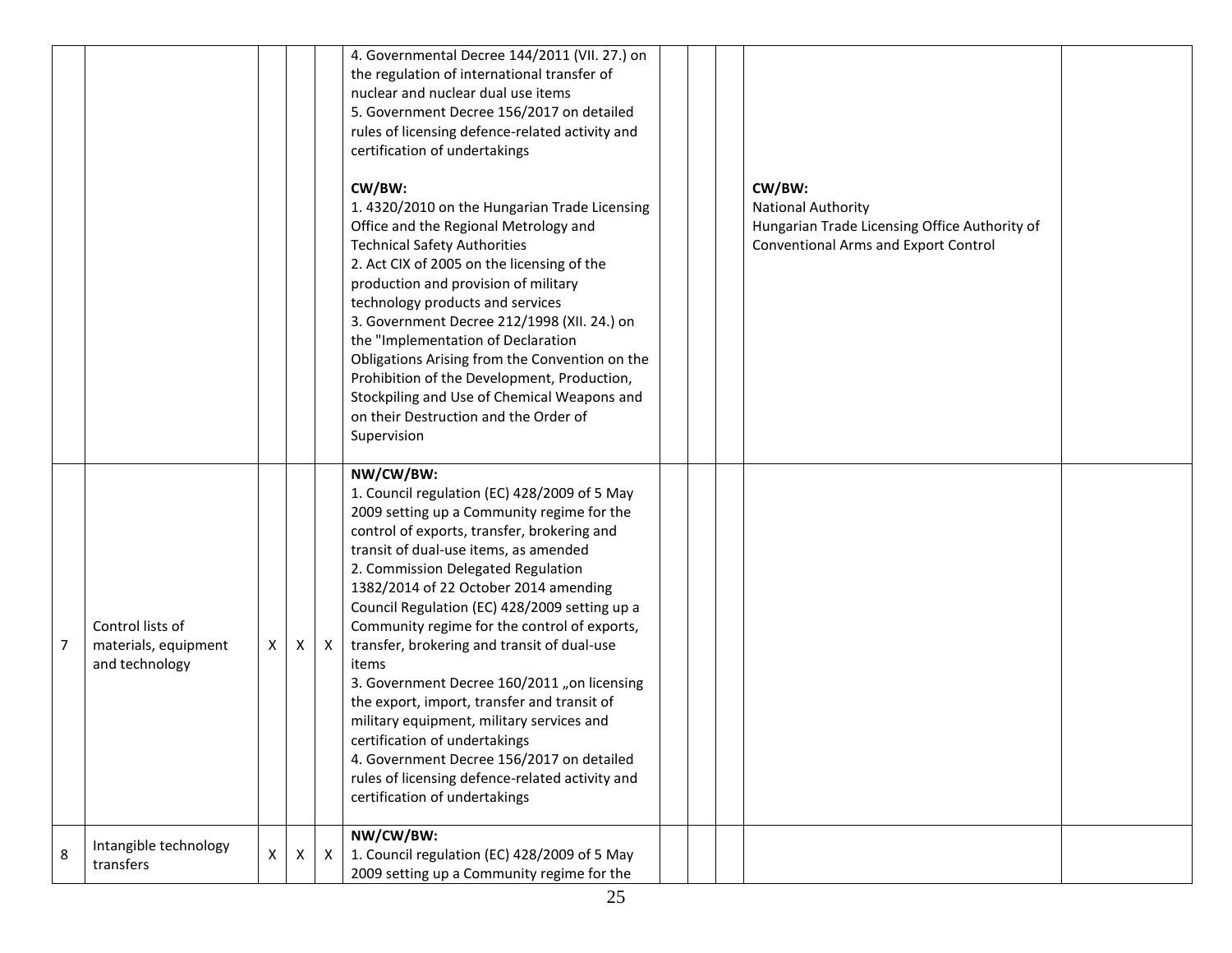|    |                                   |    |   |              | control of exports, transfer, brokering and<br>transit of dual-use items<br>2. Commission Delegated Regulation no.<br>1382/2014 of 22 October 2014 amending<br>Council Regulation (EC) 428/2009 setting up a<br>Community regime for the control of exports,<br>transfer, brokering and transit of dual-use<br>items<br>3. Government Decree 13/2011 on licensing of<br>foreign trade in dual-use items                                                                                                                                                                                                                                                          |   |   |   |                                                      |  |
|----|-----------------------------------|----|---|--------------|------------------------------------------------------------------------------------------------------------------------------------------------------------------------------------------------------------------------------------------------------------------------------------------------------------------------------------------------------------------------------------------------------------------------------------------------------------------------------------------------------------------------------------------------------------------------------------------------------------------------------------------------------------------|---|---|---|------------------------------------------------------|--|
| 9  | Inclusion of means of<br>delivery | X. | X | $\mathsf{X}$ | NW/CW/BW:<br>1. Council regulation (EC) n. 428/2009 of 5 May<br>2009 setting up a Community regime for the<br>control of exports, transfer, brokering and<br>transit of dual-use items<br>2. Commission Delegated Regulation no.<br>1382/2014 of 22 October 2014 amending<br>Council Regulation (EC) No 428/2009 setting up<br>a Community regime for the control of exports,<br>transfer, brokering and transit of dual-use<br>items<br>3. Government Decree 156/2017 on detailed<br>rules of licensing defence-related activity and<br>certification of undertakings                                                                                           | X | X | X | NW/CW/BW:<br>Penal Code (Act C of 2012), Section 326 |  |
| 10 | End-user controls                 | X  | X | $\mathsf{X}$ | NW/CW/BW:<br>1. Council regulation (EC) 428/2009 of 5 May<br>2009 setting up a Community regime for the<br>control of exports, transfer, brokering and<br>transit of dual-use items<br>2. Commission Delegated Regulation no.<br>1382/2014 of 22 October 2014 amending<br>Council Regulation (EC) No 428/2009 setting up<br>a Community regime for the control of exports,<br>transfer, brokering and transit of dual-use<br>items<br>3. Government Decree 156/2017 on detailed<br>rules of licensing defence-related activity and<br>certification of undertakings<br>4. Government Decree 13/2011 (II. 22.) on<br>licensing of foreign trade in dual-use items |   |   |   |                                                      |  |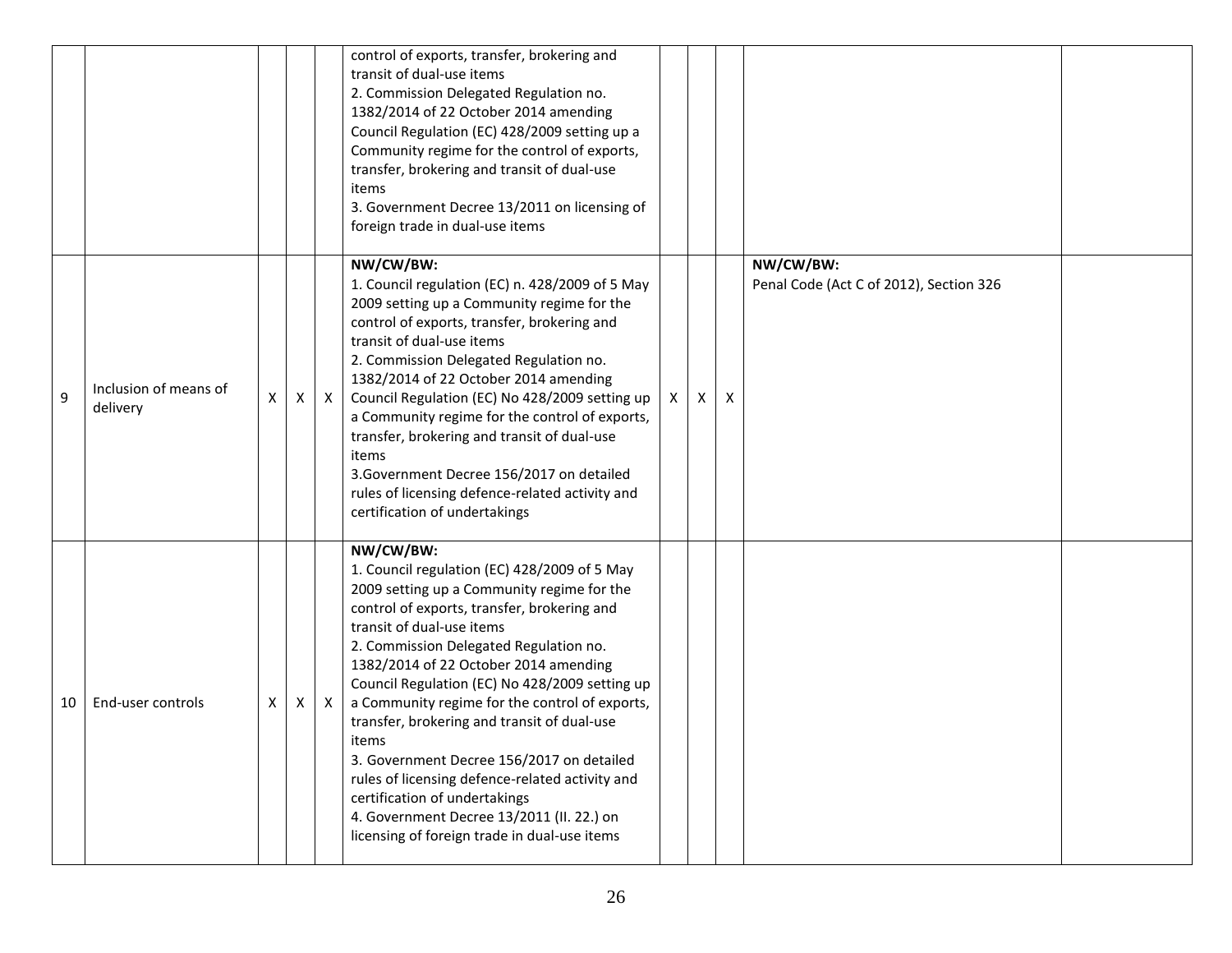| 11 | Catch all clause       | X | X | $\mathsf{X}$ | NW/CW/BW:<br>1. Council regulation (EC) 428/2009 of 5 May<br>2009 setting up a Community regime for the<br>control of exports, transfer, brokering and<br>transit of dual-use items<br>2. Commission Delegated Regulation no.<br>1382/2014 of 22 October 2014 amending<br>Council Regulation (EC) 428/2009 setting up a<br>Community regime for the control of exports,<br>transfer, brokering and transit of dual-use<br>items<br>3. Government Decree 13/2011 (II. 22.) on<br>licensing of foreign trade in dual-use items                                                                                                                                                                                                            |   |   |              |                                                                                                                                                                                                                                                                                                                                                                                                                                                                                                                                                                                                                                                                                                 |  |
|----|------------------------|---|---|--------------|-----------------------------------------------------------------------------------------------------------------------------------------------------------------------------------------------------------------------------------------------------------------------------------------------------------------------------------------------------------------------------------------------------------------------------------------------------------------------------------------------------------------------------------------------------------------------------------------------------------------------------------------------------------------------------------------------------------------------------------------|---|---|--------------|-------------------------------------------------------------------------------------------------------------------------------------------------------------------------------------------------------------------------------------------------------------------------------------------------------------------------------------------------------------------------------------------------------------------------------------------------------------------------------------------------------------------------------------------------------------------------------------------------------------------------------------------------------------------------------------------------|--|
| 12 | Transit control        | X | X | X            | NW/CW/BW:<br>1. Council Regulation (EU) 952/2013 (Union<br>Customs Code), as amended<br>2. Council Regulation (EC) 428/2009 of 5 May<br>2009 setting up a Community regime for the<br>control of exports, transfer, brokering and<br>transit of dual-use items<br>3. Commission Delegated Regulation no.<br>1382/2014 of 22 October 2014 amending<br>Council Regulation (EC)428/2009 setting up a<br>Community regime for the control of exports,<br>transfer, brokering and transit of dual-use<br>items<br>4. Government Decree 13/2011 (II. 22.) on<br>licensing of foreign trade in dual-use items<br>5. Government Decree 156/2017 on detailed<br>rules of licensing defence-related activity and<br>certification of undertakings | X | X | $\mathsf{X}$ | NW/CW/BW:<br>1. Council regulation (EC) 428/2009 of 5 May<br>2009 setting up a Community regime for the<br>control of exports, transfer, brokering and<br>transit of dual-use items (Each Member State<br>should determine effective, proportionate and<br>dissuasive penalties applicable in the event of<br>breach of the provisions of this Regulation)<br>2. Commission Delegated Regulation<br>1382/2014 of 22 October 2014 amending<br>Council Regulation (EC) 428/2009 setting up a<br>Community regime for the control of exports,<br>transfer, brokering and transit of dual-use<br>items<br>3. Government Decree 13/2011 (II. 22.) on<br>licensing of foreign trade in dual-use items |  |
| 13 | Trans-shipment control | Χ | Χ | $\mathsf{X}$ | NW/CW/BW:<br>1. EU/952/2013 Union Customs Code<br>2. Council Regulation (EC) 428/2009 of 5 May<br>2009 setting up a Community regime for the<br>control of exports, transfer, brokering and<br>transit of dual-use items, as amended<br>3. Government Decree 156/2017 on detailed<br>rules of licensing defence-related activity and<br>certification of undertakings<br>4. Government Decree 13/2011 (II. 22.) on                                                                                                                                                                                                                                                                                                                      | X | X | $\mathsf{X}$ | NW/CW/BW:<br>1. Council regulation (EC) 428/2009 of 5 May<br>2009 setting up a Community regime for the<br>control of exports, transfer, brokering and<br>transit of dual-use items, as amended (Each<br>Member State should determine effective,<br>proportionate and dissuasive penalties<br>applicable in the event of breach of the<br>provisions of this Regulation)<br>2. Government Decree 13/2011 (II. 22.) on<br>licensing of foreign trade in dual-use items                                                                                                                                                                                                                          |  |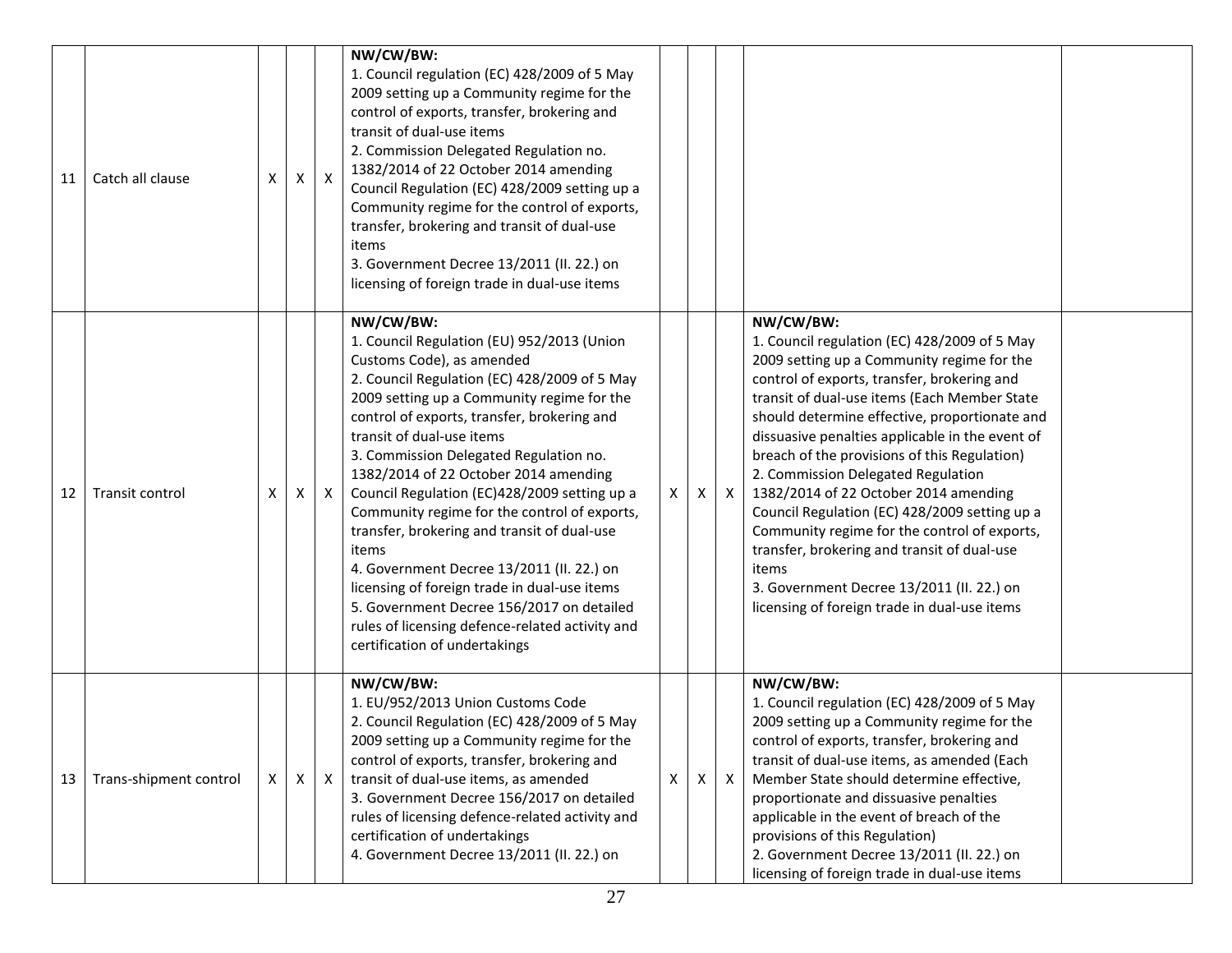|    |                                                                                                 |   |   |              | licensing of foreign trade in dual-use items                                                                                                                                                                                                                                                                                                                                                                                                                                                                                                                                                                                                                                                                                                                                                           |   |   |              |                                                                                                                                                                                                                                                                                                                                                                                                                                                                                                                                                                                                                                                                                                                                                                                                                                              |  |
|----|-------------------------------------------------------------------------------------------------|---|---|--------------|--------------------------------------------------------------------------------------------------------------------------------------------------------------------------------------------------------------------------------------------------------------------------------------------------------------------------------------------------------------------------------------------------------------------------------------------------------------------------------------------------------------------------------------------------------------------------------------------------------------------------------------------------------------------------------------------------------------------------------------------------------------------------------------------------------|---|---|--------------|----------------------------------------------------------------------------------------------------------------------------------------------------------------------------------------------------------------------------------------------------------------------------------------------------------------------------------------------------------------------------------------------------------------------------------------------------------------------------------------------------------------------------------------------------------------------------------------------------------------------------------------------------------------------------------------------------------------------------------------------------------------------------------------------------------------------------------------------|--|
|    |                                                                                                 |   |   |              | (trans-shipment is covered by transfer)                                                                                                                                                                                                                                                                                                                                                                                                                                                                                                                                                                                                                                                                                                                                                                |   |   |              |                                                                                                                                                                                                                                                                                                                                                                                                                                                                                                                                                                                                                                                                                                                                                                                                                                              |  |
| 14 | Re-export control                                                                               | X | Χ | $\mathsf{X}$ | NW/CW/BW:<br>1. Council regulation (EC) 428/2009 of 5 May<br>2009 setting up a Community regime for the<br>control of exports, transfer, brokering and<br>transit of dual-use items<br>2. Commission Delegated Regulation no.<br>1382/2014 of 22 October 2014 amending<br>Council Regulation (EC) No 428/2009 setting up<br>a Community regime for the control of exports,<br>transfer, brokering and transit of dual-use<br>items<br>3. Government Decree 156/2017 on detailed<br>rules of licensing defence-related activity and<br>certification of undertakings<br>4. Government Decree 13/2011 (II. 22.) on<br>licensing of foreign trade in dual-use items<br>5. Governmental Decree 144/2011 (VII. 27.) on<br>the regulation of international transfer of<br>nuclear and nuclear dual use items | X | Χ | $\mathsf{X}$ | NW/CW/BW:<br>1. Council regulation (EC) 428/2009 of 5 May<br>2009 setting up a Community regime for the<br>control of exports, transfer, brokering and<br>transit of dual-use items (Each Member State<br>should determine effective, proportionate and<br>dissuasive penalties applicable in the event of<br>breach of the provisions of this Regulation)<br>2. Commission Delegated Regulation no.<br>1382/2014 of 22 October 2014 amending<br>Council Regulation (EC) No 428/2009 setting up<br>a Community regime for the control of exports,<br>transfer, brokering and transit of dual-use<br>items<br>3. Government Decree 13/2011 (II. 22.) on<br>licensing of foreign trade in dual-use items<br>4. Governmental Decree 144/2011 (VII. 27.) on<br>the regulation of international transfer of<br>nuclear and nuclear dual use items |  |
| 15 | Control over financing of<br>exports/transhipments<br>that would contribute to<br>proliferation |   | X | $\mathsf{X}$ | NW/CW/BW:<br>1. The Fundamental Law of Hungary, Art. Q (2)<br>(3)<br>2. Government Resolution 2336/2001 ratifying<br>the International Convention for the<br>Suppression of Financing of Terrorism -<br>terrorist intent<br>3. Directive (EU) 2015/849 of the European<br>Parliament and of the Council of 20 May 2015<br>on the prevention of the use of the financial<br>system for the purposes of money laundering<br>or terrorist financing<br>4. Act LII of 2017 on the implementation of<br>financial and asset restraint measures imposed<br>by the European Union and the UN Security<br>Council<br>NW:<br>Law Decree 12/1970 on NPT                                                                                                                                                          |   | X | X            | NW/CW/BW:<br>Penal Code (Act C of 2012), Sections 74 (to<br>finance the means used for the commission of<br>a crime) and 318 (terrorist financing)                                                                                                                                                                                                                                                                                                                                                                                                                                                                                                                                                                                                                                                                                           |  |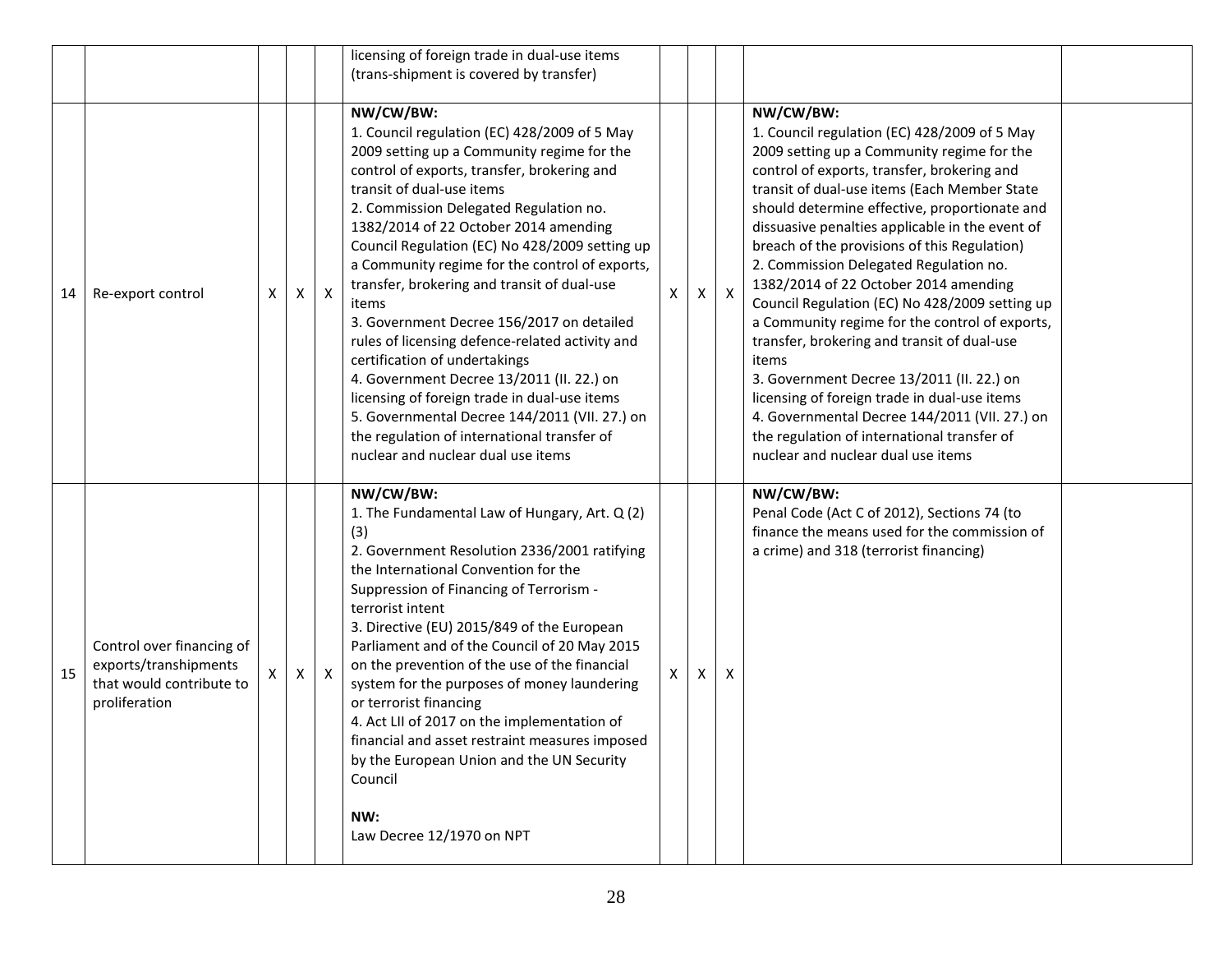|    | Control over services   |  |  |  |  |  |
|----|-------------------------|--|--|--|--|--|
|    | related to exports/     |  |  |  |  |  |
| 16 | transhipments that      |  |  |  |  |  |
|    | would contribute to     |  |  |  |  |  |
|    | proliferation including |  |  |  |  |  |
|    | transportation          |  |  |  |  |  |